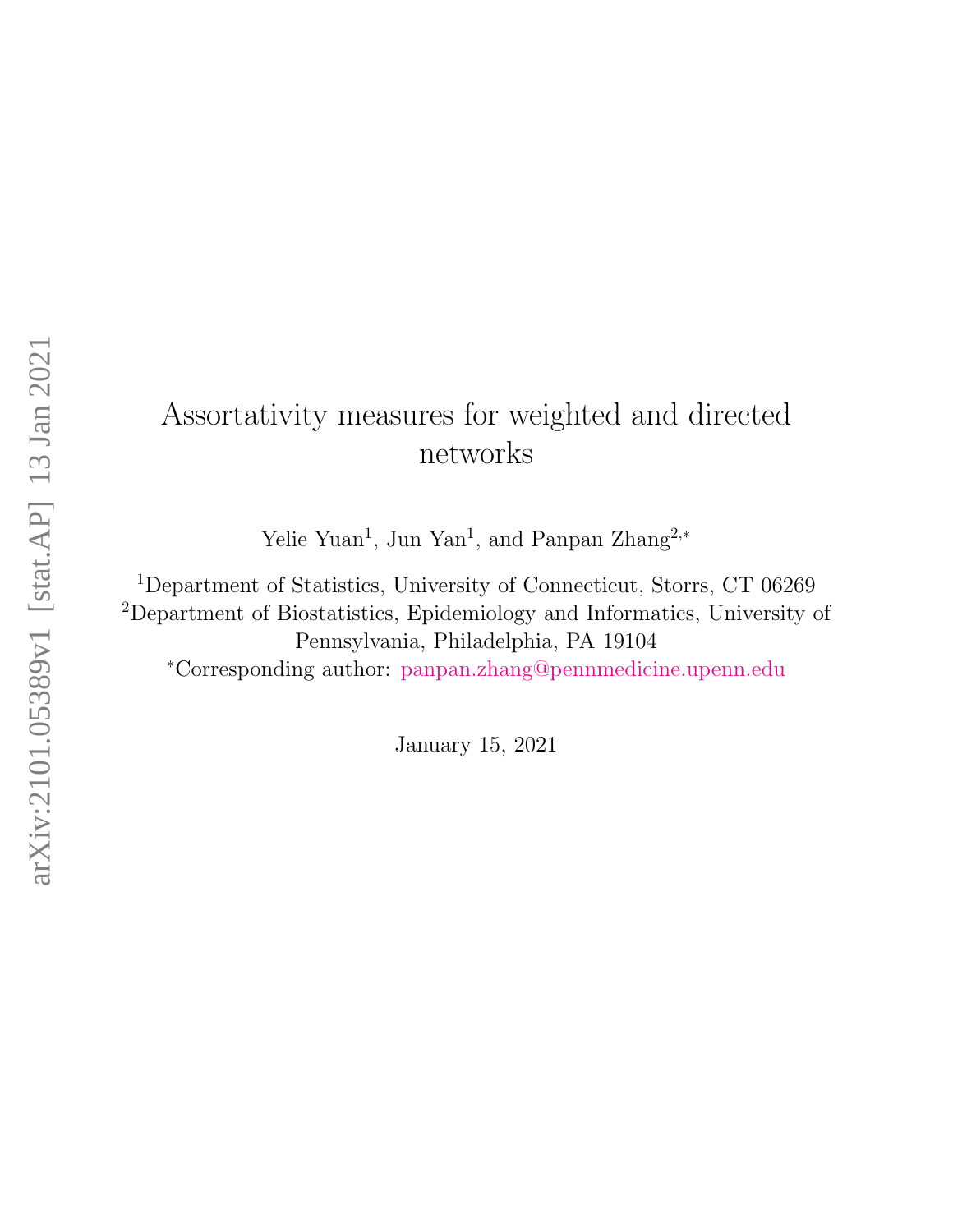#### Abstract

Assortativity measures the tendency of a vertex in a network being connected by other vertexes with respect to some vertex-specific features. Classical assortativity coefficients are defined for unweighted and undirected networks with respect to vertex degree. We propose a class of assortativity coefficients that capture the assortative characteristics and structure of weighted and directed networks more precisely. The vertex-to-vertex strength correlation is used as an example, but the proposed measure can be applied to any pair of vertex-specific features. The effectiveness of the proposed measure is assessed through extensive simulations based on prevalent random network models in comparison with existing assortativity measures. In application World Input-Ouput Networks, the new measures reveal interesting insights that would not be obtained by using existing ones. An implementation is publicly available in a R package wdnet.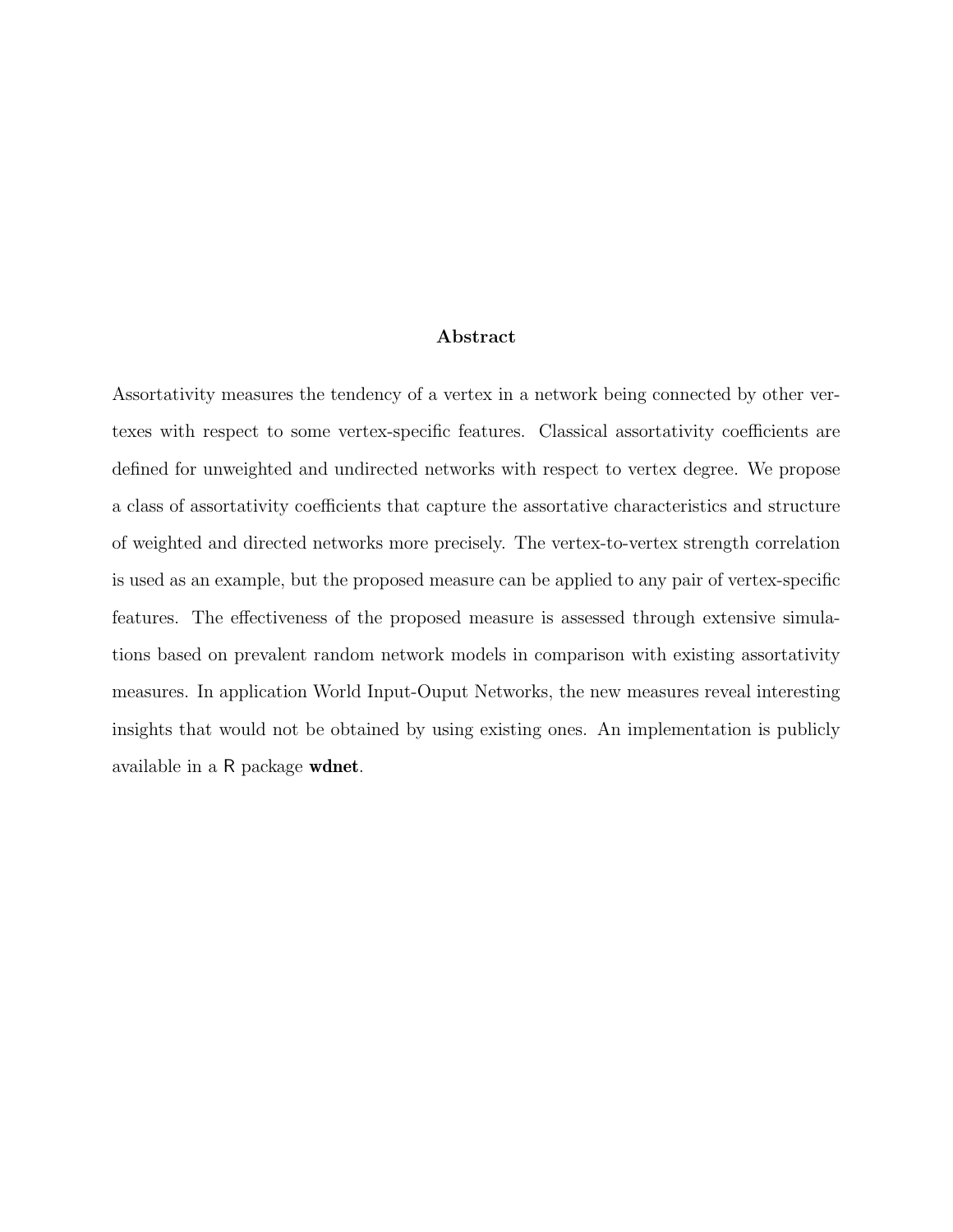#### 1 Introduction

In traditional network analysis, *assortativity* or *assortative mixing* [\(Newman,](#page-22-0) [2002\)](#page-22-0) is a measure assessing the preference of a vertex being connected (by edges) with other vertexes in a network. The measure reflects the principle of homophily [\(McPherson et al.,](#page-22-1) [2001\)](#page-22-1)—the tendency of the entities to be associated with similar partners in a social network. The primitive assortativity measure proposed by [Newman](#page-22-0) [\(2002\)](#page-22-0) was defined to study the tendency of connections between nodes based on their degrees, which is why it is also called degree-degree correlation [\(van der Hofstad and Litvak,](#page-23-0) [2014\)](#page-23-0). Assortativity can be defined on any vertex feature, although vertex degree is the most popular [\(Newman,](#page-22-0) [2002,](#page-22-0) [2003\)](#page-22-2). The measure has many applications in different types of networks; for example, the collaborative network among the authors on the arXiv preprint platform [\(Catanzaro et al.,](#page-21-0) [2004\)](#page-21-0), the transaction network of country-sectors in the global economy [\(Cerina et al.,](#page-21-1) [2015\)](#page-21-1), the bilateral trade relationships among the countries in the International Trade Network [\(Abbate et al.,](#page-21-2) [2018\)](#page-21-2), and the associations among the geographical regions in an earthquake network [\(Abe and](#page-21-3) [Suzuki,](#page-21-3) [2006\)](#page-21-3).

Classical assortativity measures and their extensions are defined for unweighted, undirected networks. [Piraveenan et al.](#page-23-1) [\(2008\)](#page-23-1) introduced a vertex-based local assortativity measure quantifying the contribution to the global assortativity of the network by each vertex. [van Mieghem et al.](#page-23-2) [\(2010\)](#page-23-2) reformulated the measure of [Newman](#page-22-0) [\(2002\)](#page-22-0), which led to a degree-preserving rewiring algorithm for unweighted and undirected networks. Mathematically, Newman's assortativity measure is analogous to the sample Pearson correlation coefficient in statistics. In the context of networks, this measure has a limitation that its magnitude depends on the network size [\(Dorogovtsev et al.,](#page-22-3) [2010;](#page-22-3) [Raschke et al.,](#page-23-3) [2010\)](#page-23-3). [Litvak and van der Hofstad](#page-22-4) [\(2013\)](#page-22-4) gave examples of generative networks whose assotativity coefficients are expected to be negative but Newman's measure gives zero when the network sizes are large. This motivated [Litvak and van der Hofstad](#page-22-4) [\(2013\)](#page-22-4) to propose a rank-based assortativity measure analogous to the sample *Spearman correlation coefficient*, which partially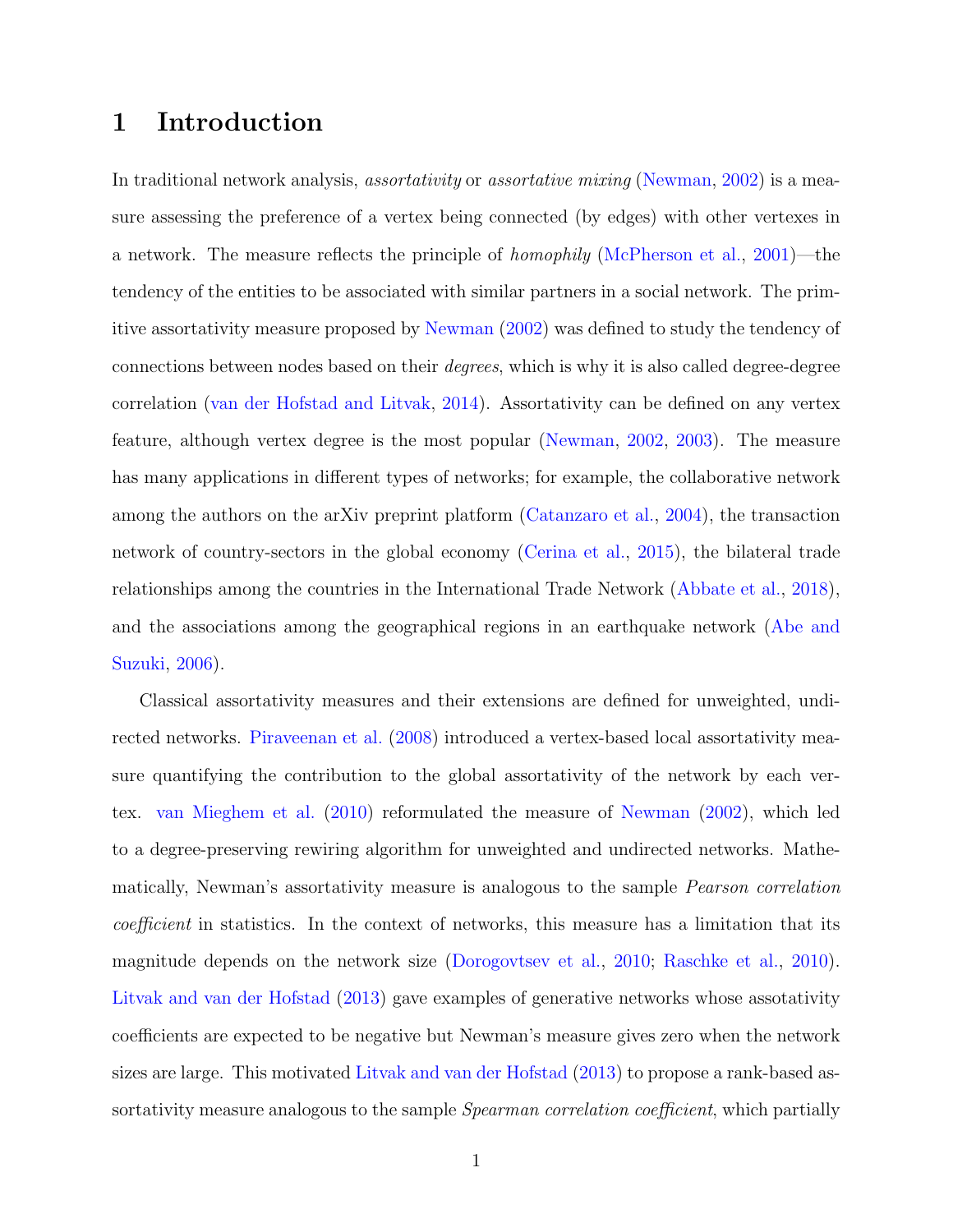overcomes the limitation. All the definitions mentioned so far only involve directly connected vertices. To account for the possibility of a strong association induced by a multi-step path between two vertices, [Arcagni et al.](#page-21-4) [\(2017\)](#page-21-4) introduced a series of high-order assortativity measures quantifying the association among the vertices through a few network properties, including paths, shortest paths, and random walks with fixed length.

When a network is weighted (i.e., non-unit weights are assigned to the edges), it is necessary to extend Newman's assortativity appropriately to a weighted version. Ignoring the weights may lead to misspecification of the network model and biased inferences. [Leung and](#page-22-5) [Chau](#page-22-5) [\(2007\)](#page-22-5) introduced a weighted assortativity coefficient for weighted networks, where each edge weight is interpreted as the intensity of the interaction between the ending vertexes. Specifically, they used the world-wide airport network and the scientist collaboration network [\(Barrat et al.,](#page-21-5) [2004\)](#page-21-5) as examples. More recently, [Arcagni et al.](#page-21-6) [\(2019\)](#page-21-6) extended the concept of high-order assortativities [\(Arcagni et al.,](#page-21-4) [2017\)](#page-21-4) to a class of assortativity measures applicable to weighted networks by building a connection between assortativity and *centrality* [\(Newman,](#page-22-6) [2010\)](#page-22-6) via edge weights. The new class includes four cases, where cases 1 and 3 were respectively generalized from the counterparts given in [Newman](#page-22-0) [\(2002\)](#page-22-0) and [Leung and Chau](#page-22-5) [\(2007\)](#page-22-5), and cases 2 and 4 were further extended from cases 1 and 3, respectively.

When edge direction needs to be accounted, assortativity is expected to distinguish the features of source and target vertices. Such features can be either in-degree or out-degree. [Newman](#page-22-2) [\(2003\)](#page-22-2) extended the classical assortativity [\(Newman,](#page-22-0) [2002\)](#page-22-0) to an out-in assortativity. In the context of directed biological networks, [Piraveenan et al.](#page-23-4) [\(2012\)](#page-23-4) proposed out-out and in-in assortativity measures, and named them, respectively, out-assortativity and in-assortativity. The out-assortativity and in-assortativity of the studied directed biological networks generally higher than out-in assortativity coefficient. [Foster et al.](#page-22-7) [\(2010\)](#page-22-7) introduced four kinds of degree-degree correlations, (out, in), (out, out), (in, out) and (in, in), where the (out, in) correlation is equivalent to that in [Newman](#page-22-2)  $(2003)$ , and the (out, out) and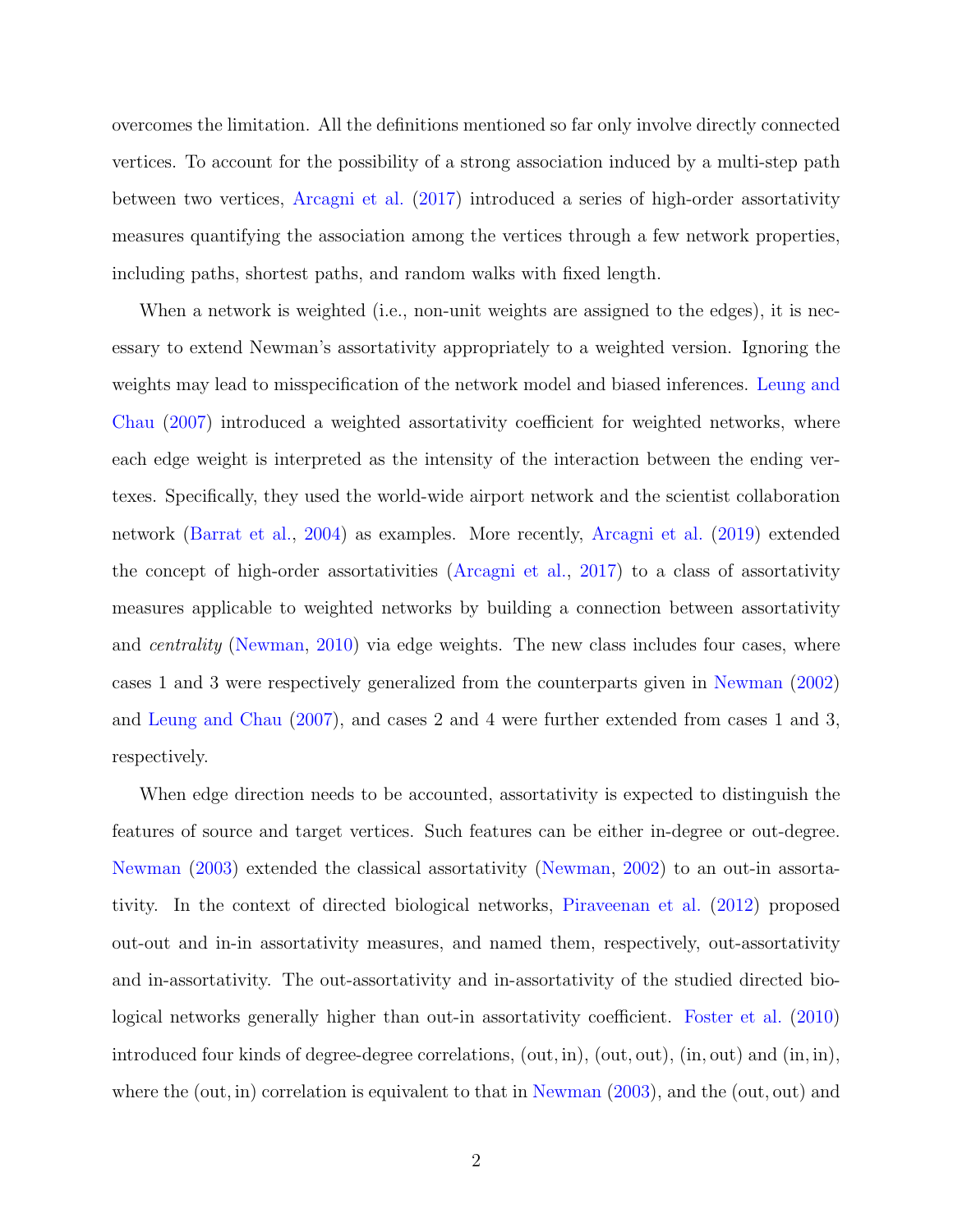(in, in) correlations are respectively equivalent to the out- and in-assortativity in [Piraveenan](#page-23-4) [et al.](#page-23-4) [\(2012\)](#page-23-4). [Foster et al.](#page-22-7) [\(2010\)](#page-22-7) showed that some real networks (e.g., food webs) displayed assortative and disassortative mixing simultaneously.

Many networks in practice are both directed and weighted. For instance, consider the World Input-Output Network (WION) defined by a World Input-Output Table (WIOT, [Tim](#page-23-5)[mer et al.,](#page-23-5) [2015\)](#page-23-5). Each vertex in a WION represents a region-sector, i.e., a sector in a country, region, or territory. A directed edge represents the monetary amount of the transactions from its source region-sector to its target region-sector, with the amount defining the edge weight. Despite the applications of network modeling tools to WIONs (e.g., [Cerina et al.,](#page-21-1) [2015\)](#page-21-1), there is rather limited work on assortativity measures for weighted and directed networks in the literature. The classical assortativity measure cannot appropriately quantify the assortativity in a WION. The structure of a WION provides a vehicle to study any feature between the source region-sectors and target region-sectors, which could provide insights into the assortative or disassortative mixing beyond what has been typically studied.

We summarize the three major contributions of the present paper. First, we propose a class of assortativity measures for weighted and directed networks. The proposed measures can be used to analyze the correlation structure of both network-based properties and vertexspecific features; hence, they are general. Second, the necessity of incorporating weight and direction is illustrated via extensive numerical studies on widespread network models. We assert that edge weight is sine qua non of the assortativity of weighted networks, while ignoring it in the computation would fail to capture network features and possibly lead to incorrect inference. Finally, we apply the proposed assortativity measures to the annual series of WIONs from 2000 to 2004 to investigate the association among various region-sectors.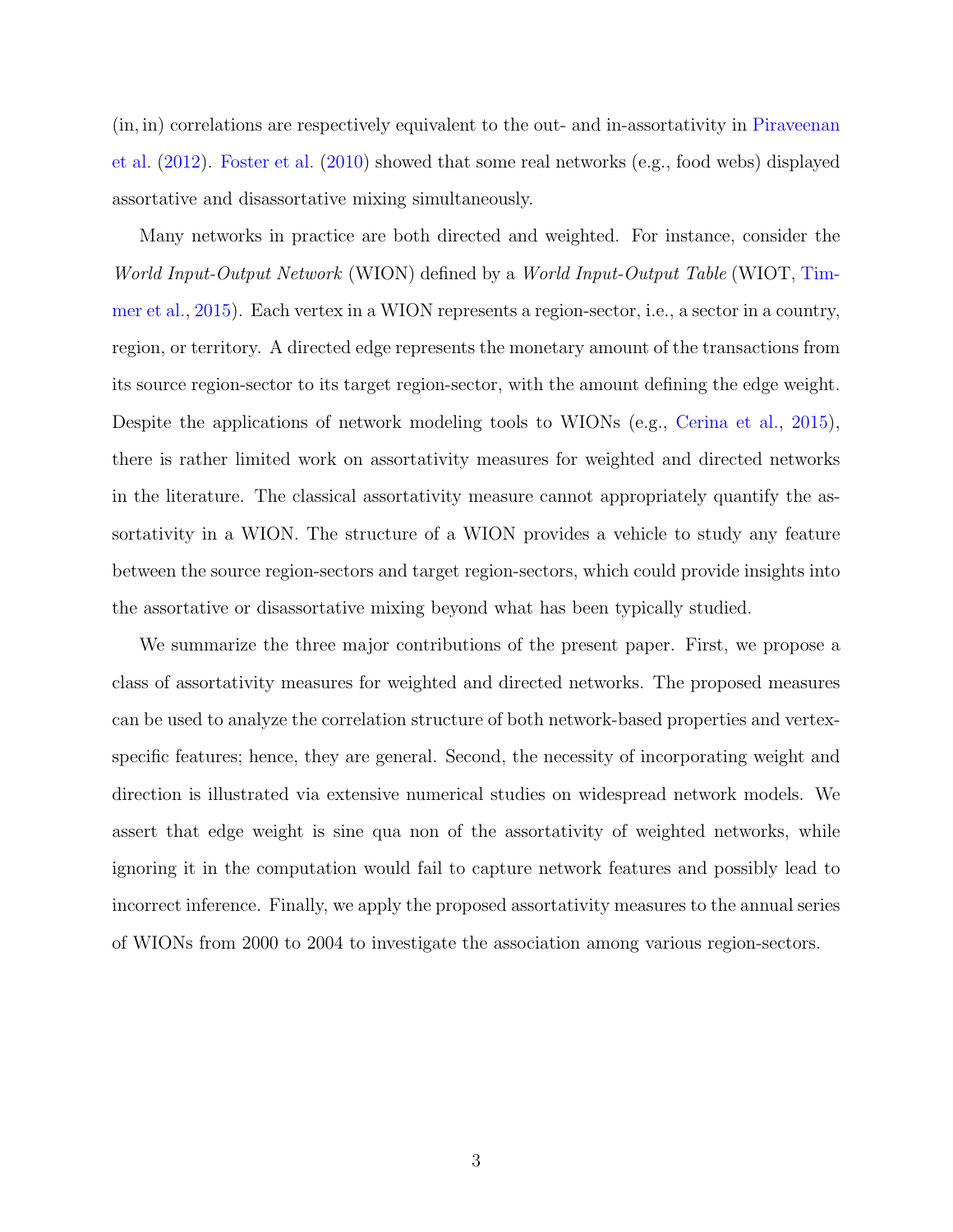#### 2 Weighted and Directed Assortativity Coefficients

Let  $G(V, E)$  be a network consisting of a set of vertices V and a set of edges E. The cardinalities of V and E, respectively denoted by  $|V|$  and  $|E|$ , are called the *order* and the size of G. For any  $i \neq j \in V$ , let  $e_{ij}$  denote a *directed* edge (excluding self-loop) from vertex i to j. We use  $\mathbf{A}^{(G)} := (a_{ij})_{|V| \times |V|}$  to represent the *adjacency matrix* of an unweighted network  $G(V, E)$  such that  $a_{ij} = 1$  if  $e_{ij} \in E$  and  $a_{ij} = 0$ , otherwise. When  $G(V, E)$  is weighted, we use  $\mathbf{W}^{(G)} := (w_{ij})_{|V| \times |V|}$  to represent the weighted analogue of  $\mathbf{A}^{(G)}$ . That is,  $w_{ij} > 0$  is the weight of  $e_{ij}$  if  $e_{ij} \in E$ ;  $w_{ij} = 0$ , otherwise. Apparently,  $\mathbf{A}^{(G)}$  and  $\mathbf{W}^{(G)}$  are identical for unweighted networks. For ease of notation, we suppress the superscripts of  $\mathbf{A}^{(G)}$  and  $\mathbf{W}^{(G)}$ in the sequel.

The *degree* of a vertex in an undirected network is the number of edges incident to it. In directed networks, the out-degree and in-degree of a vertex are the number of edges emanating from and pointing to it, respectively. We use  $d_i$ ,  $d_i^{(in)}$  $i_i^{\text{(in)}}$  and  $d_i^{\text{(out)}}$  $i^{(\text{out})}$  for the degree, the in-degree, and the out-degree of vertex  $i$ , respectively. When edge weights are present, we define *out-strength* and *in-strength* of a vertex as the total weights of the edges emanating from and pointing to it. The total strength (or simply strength) of a vertex is the sum of its in-strength and out-strength. The strength, in-strength, and out-strength of vertex  $i$  are respectively denoted by  $s_i$ ,  $s_i^{\text{(in)}}$  $i^{(in)}$  and  $s_i^{(out)}$  $\sum_{i}^{\text{(out)}}$ .

In classical network analysis, assortativity is usually referred to a degree-degree correlation. In general, assortativity can be used as a tool measuring the association between any pair of vertex features. Let  $X$  and  $Y$  be two quantitative features for all the vertices in a weighted and directed network  $G(V, E)$ . Let  $(X_i, Y_i)$  be the two features for each vertex  $i \in V$ . Our weighted and directed assortativity measure based on the sample Pearson correlation coefficient is defined as

<span id="page-5-0"></span>
$$
\rho_{X,Y}(G) = \frac{\sum_{i,j \in V} w_{ij} (X_i - \bar{X}_{\text{sou}})(Y_j - \bar{Y}_{\text{tar}})}{W \sigma_X \sigma_Y},\tag{1}
$$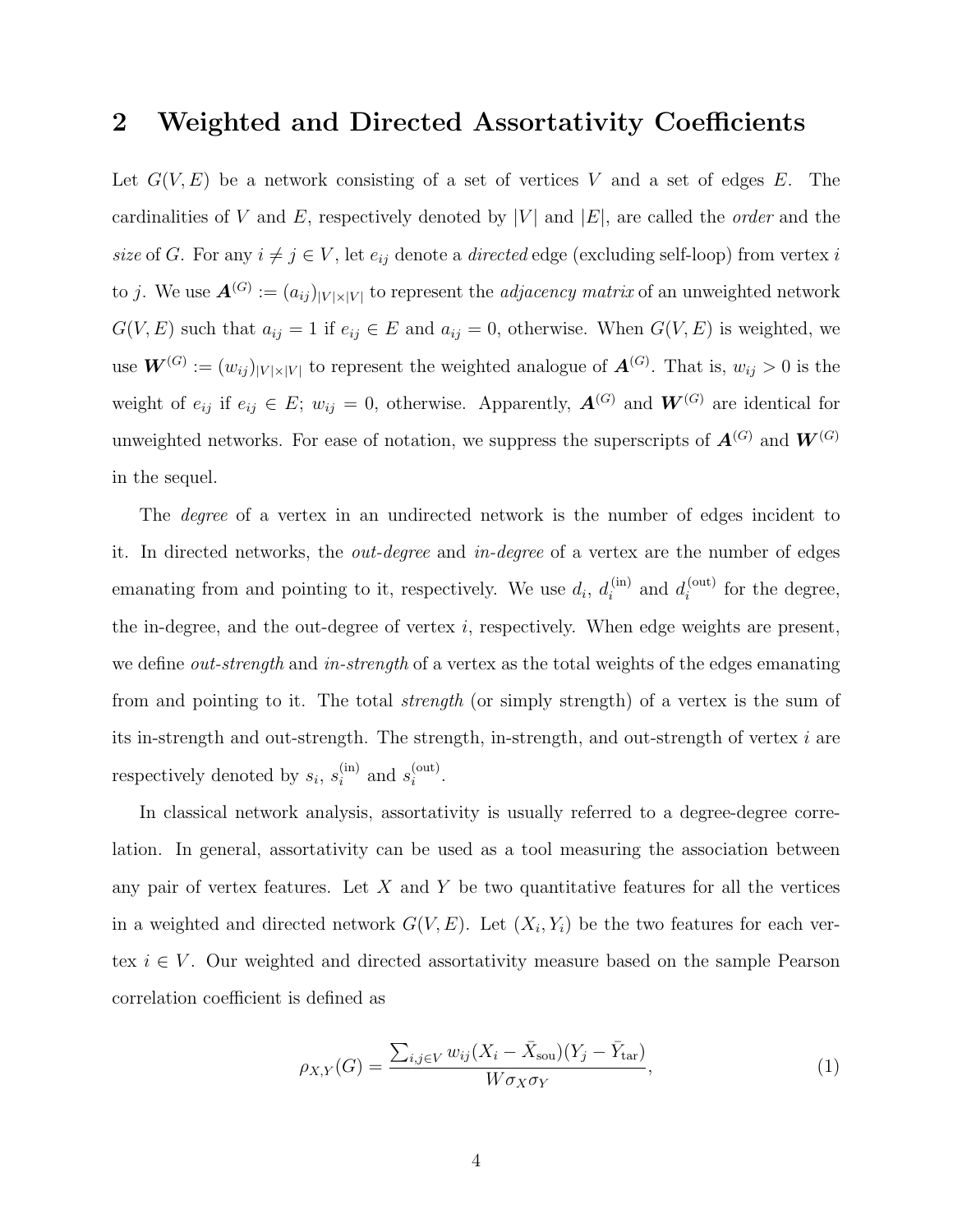where  $W := \sum_{i,j \in V} w_{ij}$  is the sum of edge weights,  $\bar{X}_{sou}$  is the average of feature X based on source vertices,  $\bar{X}_{s\text{ou}} = \sum_{i,k \in V} w_{ik} X_i/W$  is the average of feature X based on source vertices,  $\bar{Y}_{\text{tar}} = \sum_{k,j \in V} w_{kj} Y_j/W$  is the average of feature Y based on target vertices,  $\sigma_X = \sqrt{\sum_{i,k \in V} w_{ik} (X_i - \bar{X}_{sou})^2/W}$  and  $\sigma_Y = \sqrt{\sum_{k,j \in V} w_{kj} (Y_j - \bar{Y}_{tar})^2/W}$  are the associated standard deviations, respectively. The two features  $X$  and  $Y$  could be the same feature such as the total strength.

Specifically, we look into strength-strength correlations by incorporating edge weights with the four (directed but unweighted) assortativity measures proposed by [Foster et al.](#page-22-7) [\(2010\)](#page-22-7). For each edge, let  $\alpha, \beta \in \{\text{in}, \text{out}\}\$  index the strength type of the vertices at the two ends. We accordingly have four kinds of extended assortativity measures for a weighted and directed network G, denoted  $\rho_{\alpha,\beta}(G)$ . Note that Equation [\(1\)](#page-5-0) is well defined for any  $w_{ij} \in \mathbb{R}^+$ for  $i, j \in V$ . In the special case where all edge weights  $w_{ij}$ 's are positive integers, each edge can be regarded as a *multi-edge*, structurally equivalent to  $w$  edges with unit weight.

According to Equation [\(1\)](#page-5-0), we define the  $(\alpha, \beta)$ -type assortativity coefficient of a weighted and directed network  $G(V, E)$  as follows:

<span id="page-6-0"></span>
$$
\rho_{\alpha,\beta}(G) = \frac{\sum_{i,j \in V} w_{ij} \left[ \left( s_i^{(\alpha)} - \bar{s}_{\text{sou}}^{(\alpha)} \right) \left( s_j^{(\beta)} - \bar{s}_{\text{tar}}^{(\beta)} \right) \right]}{W \sigma_{\text{sou}}^{(\alpha)} \sigma_{\text{tar}}^{(\beta)}},\tag{2}
$$

where  $s_i^{(\alpha)}$  $i^{(\alpha)}$  is the  $\alpha$ -type strength of the source vertex i,

$$
\bar{s}_{sou}^{(\alpha)} = \frac{\sum_{i,j \in V} w_{ij} s_i^{(\alpha)}}{W} = \frac{\sum_{i \in V} s_i^{(\text{out})} s_i^{(\alpha)}}{W}
$$

is the weighted mean of the  $\alpha$ -type strengths of the source vertices and

$$
\sigma_{\text{sou}}^{(\alpha)} = \sqrt{\frac{\sum_{i,k \in V} w_{ik} \left(s_i^{(\alpha)} - \bar{s}_{\text{sou}}^{(\alpha)}\right)^2}{W}} = \sqrt{\frac{\sum_{i \in V} s_i^{(\text{out})} \left(s_i^{(\alpha)} - \bar{s}_{\text{sou}}^{(\alpha)}\right)^2}{W}}
$$

is the associated weighted standard deviation. The counterparts  $s_i^{(\beta)}$  $j^{(\beta)}$ ,  $\bar{s}_{\text{tar}}^{(\beta)}$  and  $\sigma_{\text{tar}}^{(\beta)}$  are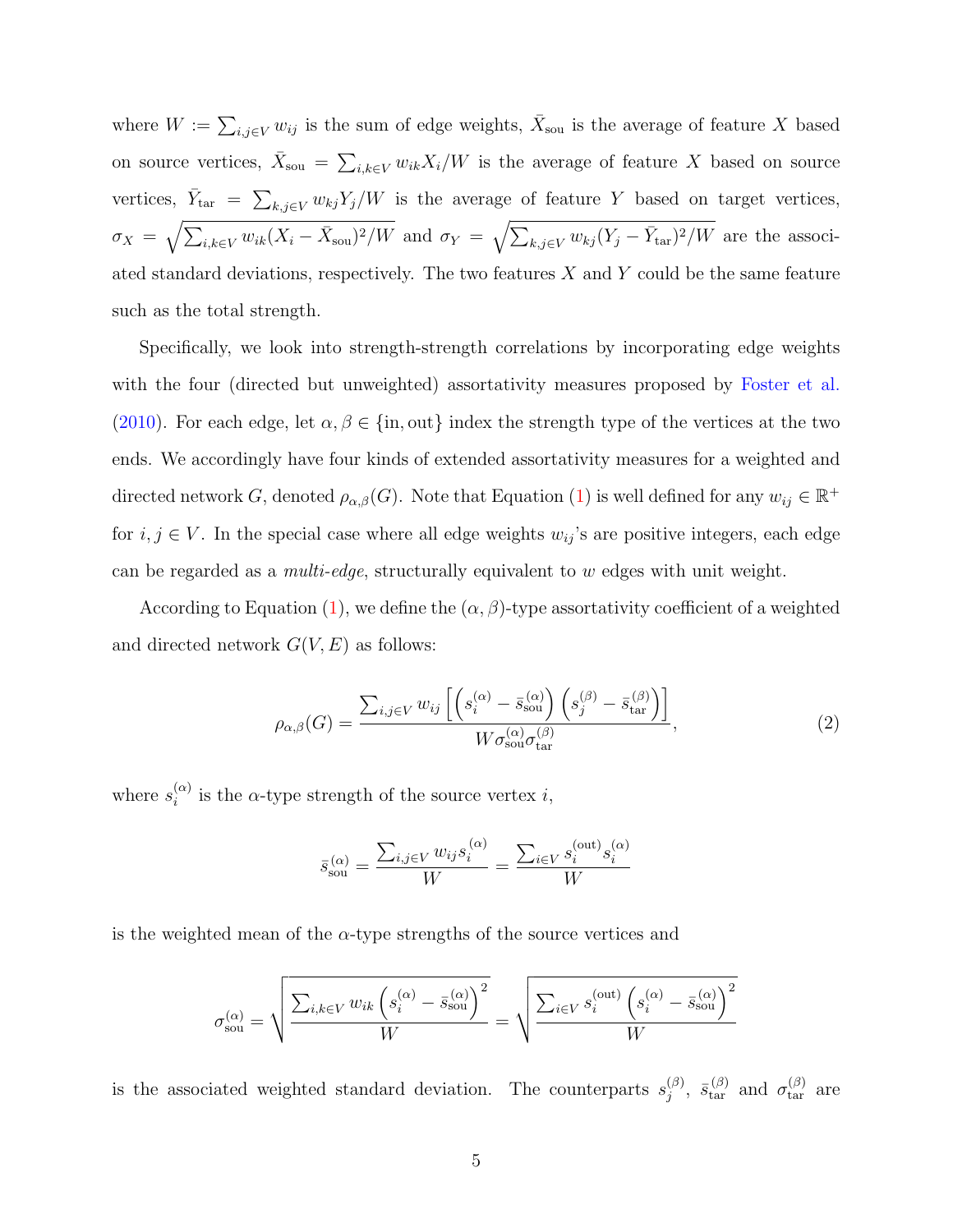defined analogously for the target vertex  $j$ , where the weights in the weighted mean and the weighted standard deviation are replaced with  $s_i^{(in)}$  $j^{(m)}$ . An illustrative example of the proposed assortativity measures is given in Appendix [A.](#page-24-0)

The value of  $\rho_{\alpha,\beta}(G)$  is bounded between -1 and 1. The sign indicates the direction of the assortativity. A larger magnitude indicates a higher assortativity between the vertices with large  $\alpha$ -type strength and those with  $\beta$ -type strength in G. The boundary values are attainable in some extreme cases. Several examples are presented in Appendix [C.](#page-26-0) The definition of  $\rho_{\alpha,\beta}(G)$  is a sample measure, which should be fluctuating around the population measure of the network model that generates the observed network. When  $G$  is completely random, for instance, as generated from the Erdös–Rényi random network model (Erdös and Rényi, [1959\)](#page-22-8), the population measure should be zero as there is no tendency of vertex connection. The coefficient will be close to zero when the network size is sufficiently large.

The proposed assortativity coefficient in Equation [\(2\)](#page-6-0) is well-defined for networks that are unweighted, undirected or both. Specifically, it is equivalent to that given in [Arcagni](#page-21-6) [et al.](#page-21-6) [\(2019,](#page-21-6) case 4) for weighted but undirected network. When the vertex strengths are replaced with degrees, the proposed assortativity coefficient is simplified to [Arcagni et al.](#page-21-6) [\(2019,](#page-21-6) case 3), mathematically identical to the measure introduced by [Leung and Chau](#page-22-5) [\(2007\)](#page-22-5). See Proposition [1](#page-25-0) in Appendix [B](#page-25-1) for a mathematical justification. For unweighted but directed networks, we have  $w_{ij} = 1$  for all  $e_{ij} \in E$ , implying that W counts the number of edges. It is obvious that Equation [\(2\)](#page-6-0) is equivalent to the four-directed assortativity given by [Foster et al.](#page-22-7) [\(2010\)](#page-22-7). For some specific choices of  $\alpha$  and  $\beta$ , Equation [\(2\)](#page-6-0) is equivalent to some results developed in [Newman](#page-22-2) [\(2003\)](#page-22-2); [Piraveenan et al.](#page-23-4) [\(2012\)](#page-23-4), demonstrated in Appendix [B](#page-25-1) as well. For unweighted and undirected networks, Equation [\(2\)](#page-6-0) is further simplified to the measure proposed by [Newman](#page-22-0) [\(2002\)](#page-22-0), shown in Appendix [B.](#page-25-1)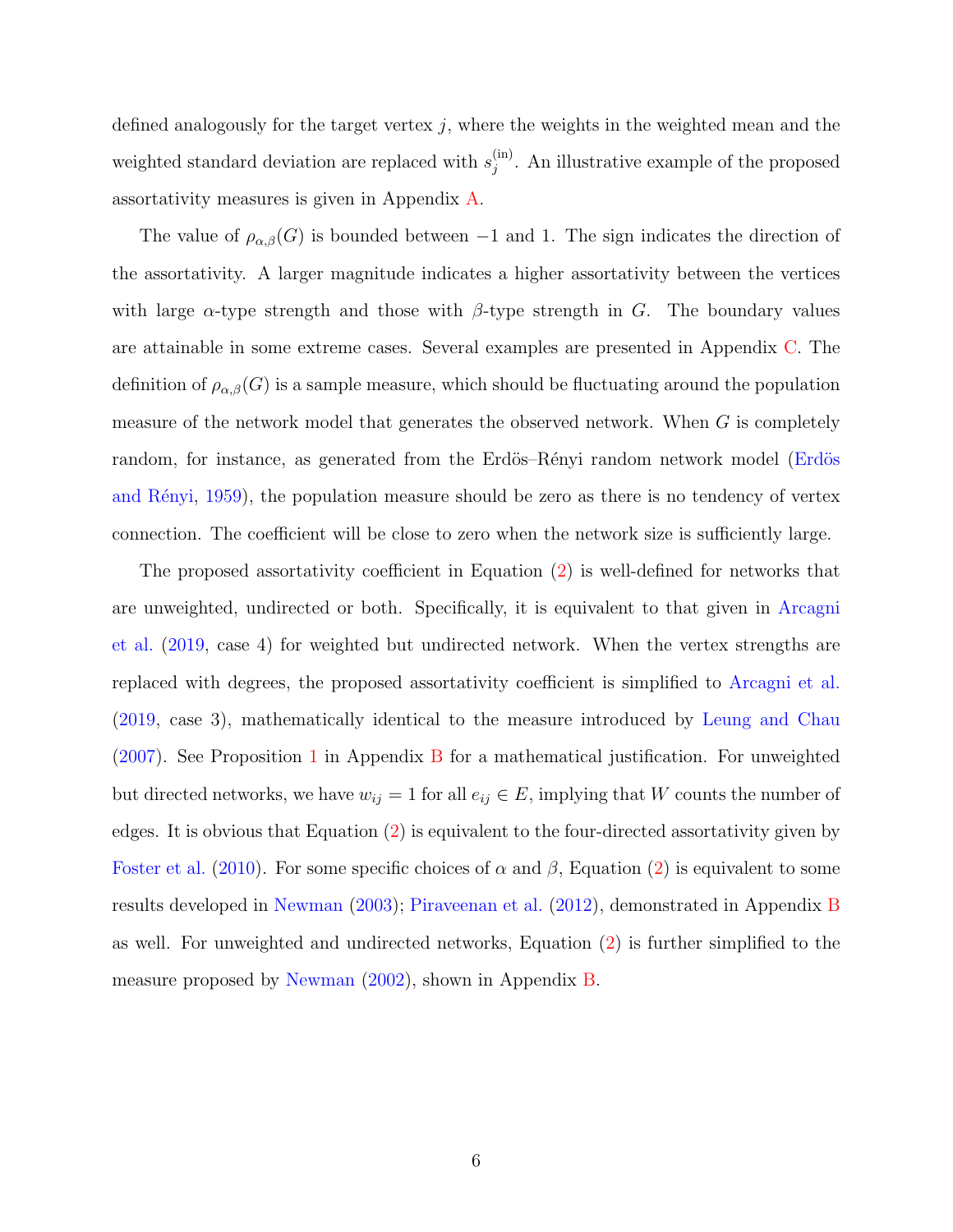### 3 Illustrations

We illustrate the proposed assortativity coefficients in the context of a few widely used random network models extended to allow direction and weight in edges. The new assortativity measures are shown to provide more insights for weighted and directed networks.

#### 3.1 Erdös–Rényi Random Networks

We extend the classical Erdös–Rényi (ER) random network model (Erdös and Rényi, [1959;](#page-22-8) [Gilbert,](#page-22-9) [1959\)](#page-22-9) by incorporating independently generated edge direction and weights. For each ordered pair of vertices  $(i, j)$ ,  $i \neq j \in V$ , let  $B_{ij} = 1$  if there is a directed edge from *i* to *j* and  $B_{ij} = 0$  otherwise. The  $B_i$ 's are independent *Bernoulli* variables with rate p. The weights of the directed edges are independently drawn from a distribution with support on any subset of  $\mathbb{R}^+$ . Because of the independently generated edges and weights, the assortativity of this network is expected to be 0 when the network order  $n$  is large.

The specific settings our extended ER model are as follows. The weight distribution was set to be discrete uniform distribution with support  $\{1, 2, \ldots, \theta\}$  with parameter  $\theta \in \mathbb{N}$ . Let  $U_{ij}$  be the weight corresponding to edge  $i \to j$  if  $B_{ij} = 1$  and zero otherwise. The in-strength and out-strength of vertex *i* is governed by a random variable  $S_i^{(out)}$  $i_i^{\text{(out)}} := \sum_{k \neq i}^n (U_{ki}B_{ki})$  and  $S_i^{\rm (in)}$  $\mathcal{E}_i^{(in)} := \sum_{k \neq i}^n (U_{ik}B_{ik}),$  respectively, which share the same distribution with mean  $(n-1)p\theta/2$ . The model parameters were set to be  $p = 0.2$  and  $\theta = 10$ . We considered networks of order  $n \in \{10, 20, \ldots, 140, 150\}$ . In each configuration, a total of 2,000 weighted and directed ER networks were generated, and all all four kinds of assortativity coefficients were computed for each replicate.

Figure [1](#page-9-0) shows the boxplots of the assortativity coefficients for the 2,000 networks against the network order  $n$ . For comparison, we also included the four kinds of directed but un-weighted assortativity coefficients [\(Foster et al.,](#page-22-7) [2010\)](#page-22-7). All the assortativity coefficients converge to 0 quickly. For a moderate network order  $n = 150$ , all the assortativity coeffi-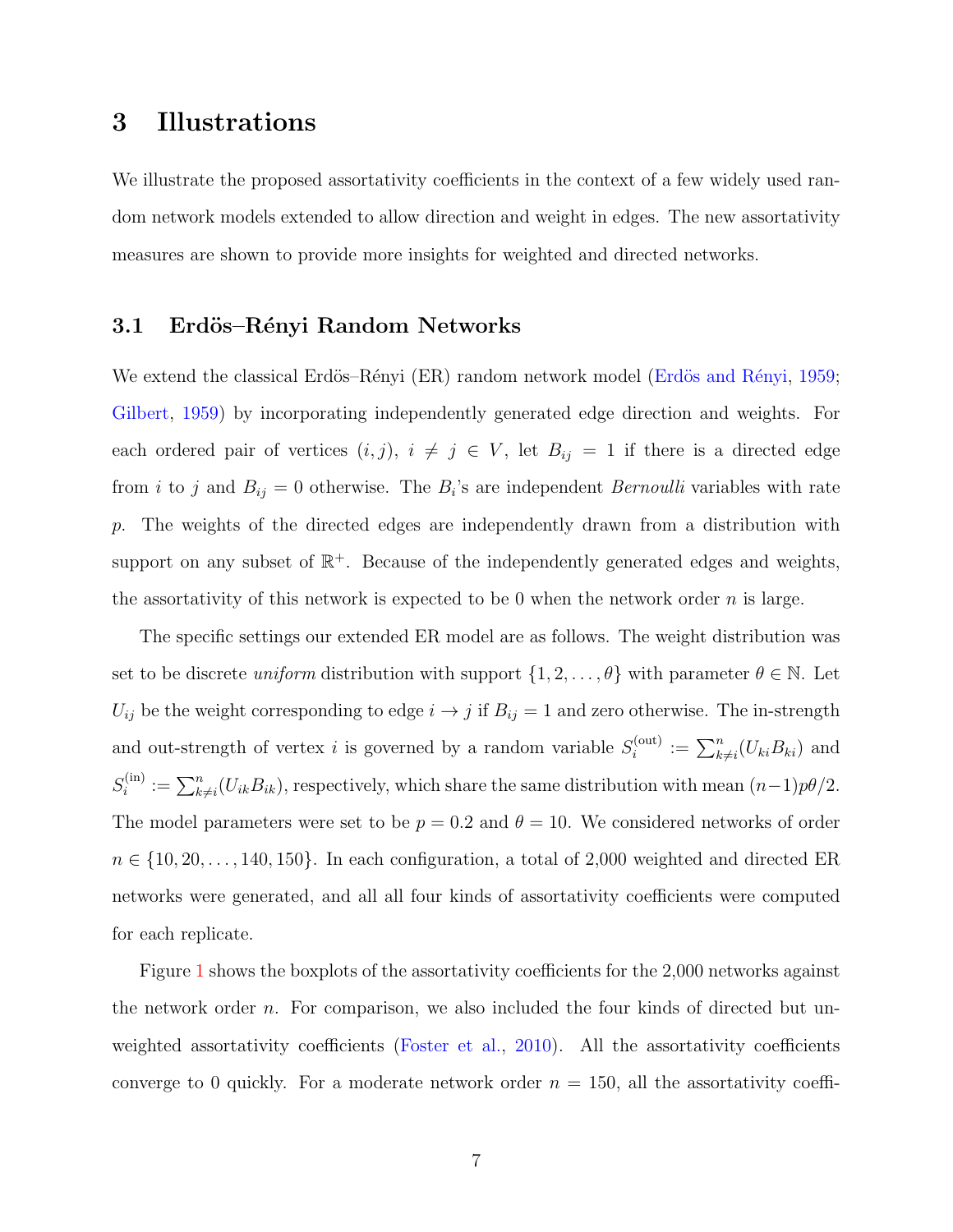

<span id="page-9-0"></span>Figure 1: Boxplots of four kinds of weighted and unweighted assortativity coefficients for 2,000 weighted and directed ER random networks; the red dashed line in each panel is  $\rho = 0$ .

cients are centered around 0 with small variation. There is no significant difference between any pair of weighted and unweighted assortativity measures. No obvious difference in convergence rate is observed, either. Since the extended ER random networks are completely random networks, where the edges are added independently, the fact of no tendency of vertex connection is well reflected by the assortativity coefficients.

#### <span id="page-9-1"></span>3.2 Barabási–Albert Random Networks

The Barabási–Albert (BA) random network model (Barabási and Albert, [1999\)](#page-21-7) defines a generative network with a preferential attachment mechanism. Starting from a seed graph, at each evolutionary step, a new vetex is connected with an existing vertex with probability proportional to its degree. BA networks are scale-free networks because their degree sequence obeys a power law [\(Bollob´as et al.,](#page-21-8) [2001\)](#page-21-8). [van der Hofstad and Litvak](#page-23-0) [\(2014\)](#page-23-0) showed that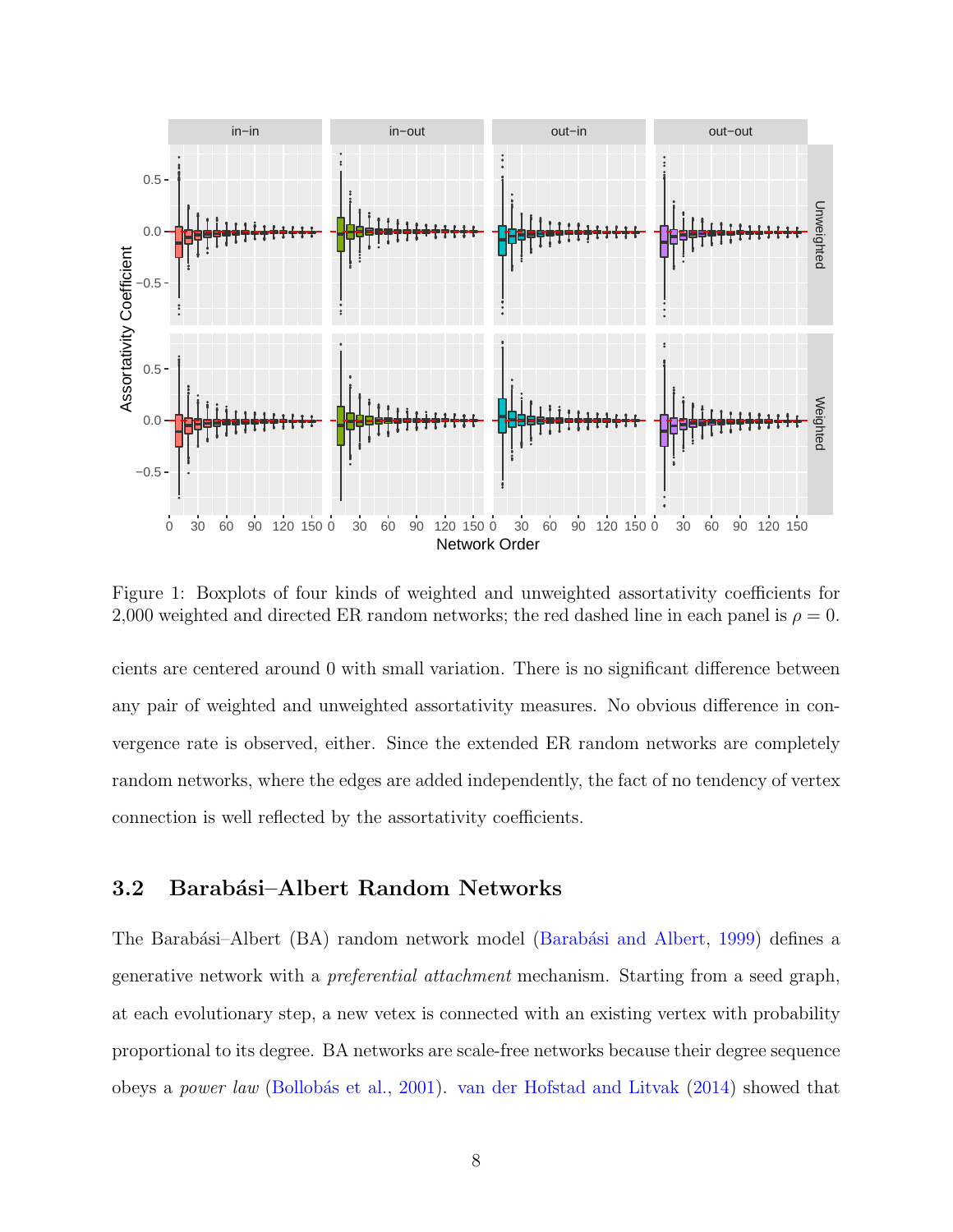the assortativity of an undirected and unweighted BA network is asymptotically 0. The assortativity of weighted and directed BA networks has not been investigated before.

Our construction of weighted and directed BA networks is extended from the algorithm of [Wan et al.](#page-24-1) [\(2017\)](#page-24-1). The seed graph consists of two vertices connected by a directed edge. The edge addition process is controlled by tow parameters  $\alpha, \gamma \in [0, 1]$  subject to  $\alpha + \gamma = 1$ . With probability  $\alpha$ , an edge is added from a newcomer to a sampled vertex in the existing network; with probability  $\gamma$ , an edge is added from a sampled vertex in the existing network pointing in the newcomer. The weight of each edge is drawn independently from a pre-specified distribution with positive support. The probability of an existing vertex being sampled at each step is proportional to its in-strength or out-strength, instead of its in-degree or outdegree as in [Wan et al.](#page-24-1) [\(2017\)](#page-24-1); the choice between in-strength and out-strength depends on the direction of the newly added edge. Additional tuning parameters  $\delta_{\text{out}}$  and  $\delta_{\text{in}}$  control the growth rate of out-strength and in-strength, respectively.

We set  $\alpha = 0.6$ ,  $\gamma = 0.4$ , and  $\delta_{\rm in} = \delta_{\rm out} = 1$ , and drew edge weight from a discrete uniform distribution over  $\{1, 2, \ldots, 10\}$ . To investigate the relation between network order and assortativity, we considered network order  $n \in \{2^4, 2^5, \ldots, 2^{12}\}\.$  For each setting, 2,000 independent networks were generated. Figure [2](#page-11-0) shows the boxplots of weighted and unweighted out-in assortativity coefficients; the plots for out-out, in-in, and in-out assortativity coefficients are similar and, hence, omitted. Both weighted and unweighted assortativity coefficients are negative, with the weighted version closer to zero. The negative assortativity is expected since new vertices (of out- or in-strength 1) tend to be connected with the vertices of large out-strength or in-strength vertices in the existing network. When network size becomes larger, both assortativity values get closer to zero with small variations.

Edge weight may have significant impact on network assortativity. To illustrate, we considered adding an edge with a substantially large weight as network grows. Under the same setting of  $\alpha$ ,  $\gamma$ ,  $\delta_{\rm in}$  and  $\delta_{\rm out}$ , we generated BA networks with 500 steps (i.e., equivalently 502 vertices). There is one edge with weight 1, 000, while all of the others have relatively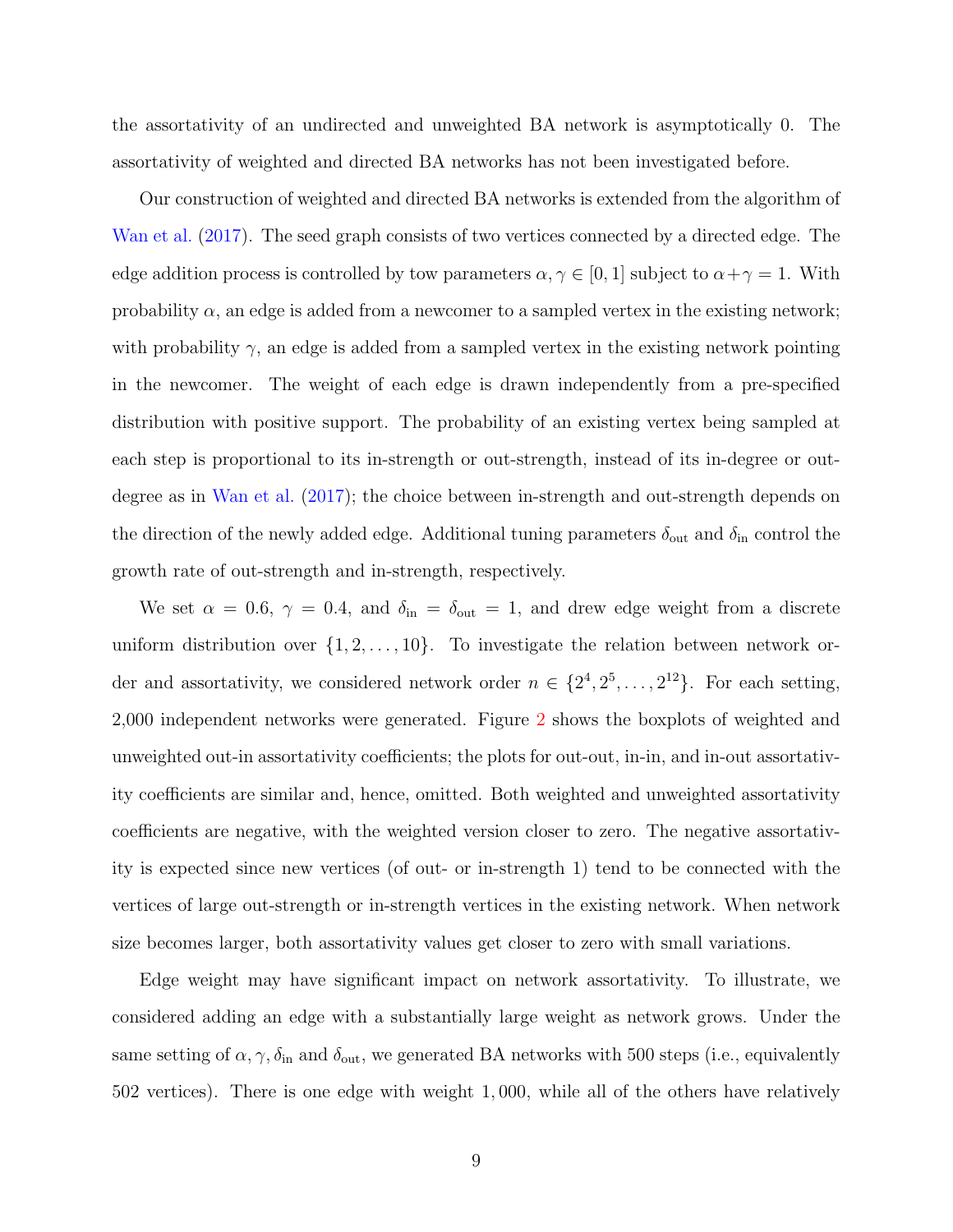

<span id="page-11-0"></span>Figure 2: Side-by-side boxplots of weighted and unweighted out-in assortativity coefficients for 2,000 BA random networks of different size.

small weights, drawn uniformly from  $\{1, 2, \ldots, 10\}$ . The arrival time of the large-weight edge was set at  $t \in \{10, 20, \ldots, 500\}$ . For each t, a total of 2,000 networks were generated, and the weighted and unweighted out-in assortativity coefficients were calculated.

Figure [3](#page-12-0) shows the boxplots of the weighted and unweighted out-in assortativity coefficients against the arrivale time of the big-weight edge. Unlike in Figure [2,](#page-11-0) here the weighted and unweighted assortativity coefficients appear to be drastically different. The weighted assortativity coefficients are positive, but the unweighted counterparts stay negative. The later the large-weight edge joins the network, the higher the weighted out-in assortativity coefficient is. Especially when the large-weight edge is the last one, it ensures that the edge links a vertex of large out-strength to a vertex of large in-strength. Since the weights of all preceding edges are relatively small, the contributions to the weighted out-in assortativity is dominated by the last large-weight edge, and thus the assortativity reaches a high value.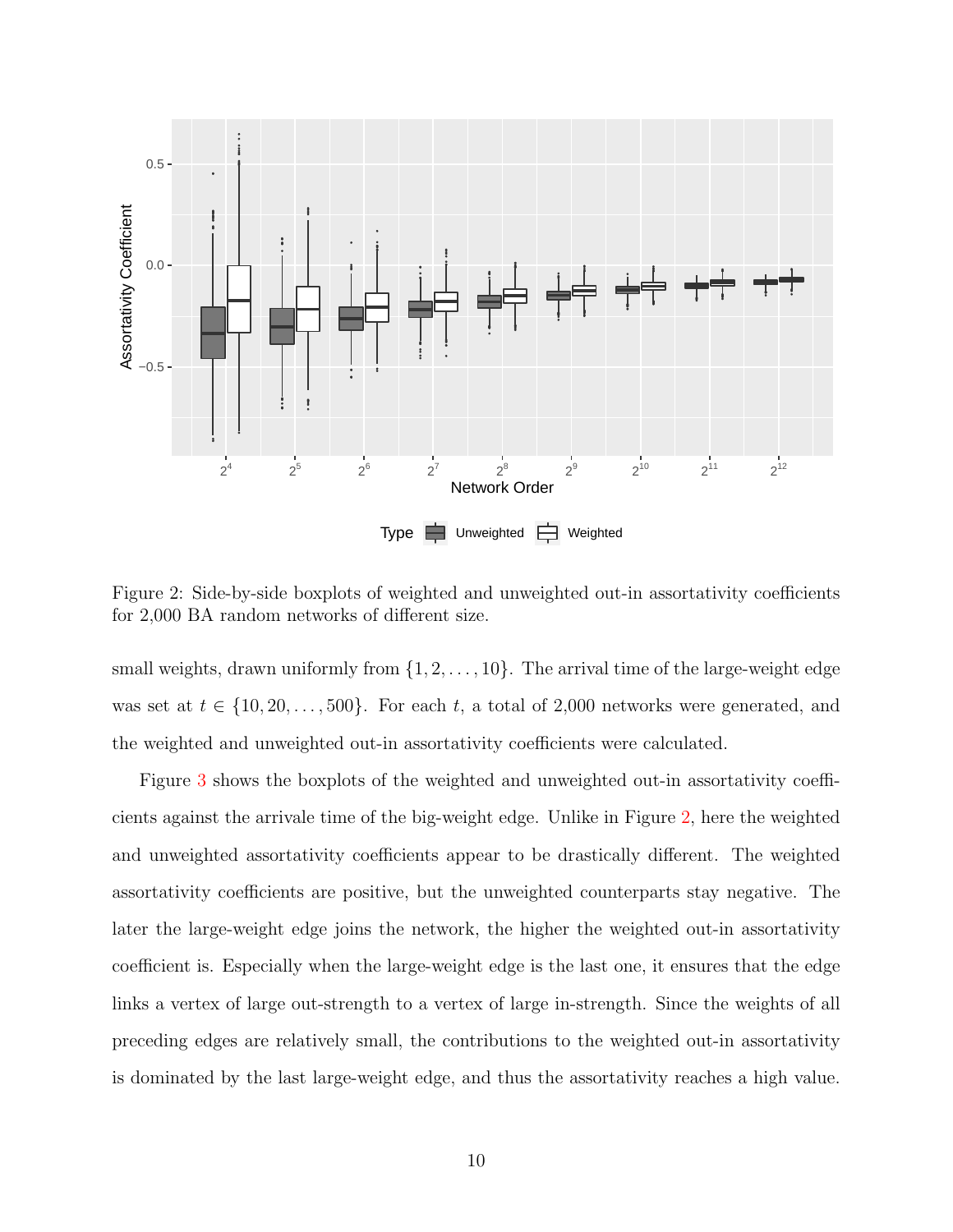

<span id="page-12-0"></span>Figure 3: Side-by-side boxplots of weighted and unweighted out-in assortativity coefficients of BA random networks (fixed size 500), with one large-weight edge joining in at different timestamps.

When the large-weight edge is appended to the network at an early time, the vertices at the two ends at its first appearance have high probabilities to attract the subsequent newcomers; the weighted assortativity coefficient remains positive owing to the impact of the large weight, but its effect is tapered off over time. The unweighted assortativity coefficients remain negative and show no response to arrival time of the big-weight edge, which does not reflect the expected changes.

#### 3.3 Stochastic Block Models

The stochastic block model (SBM, [Holland et al.,](#page-22-10) [1983\)](#page-22-10) is a class of network models presenting community structures. The vertices in a network based on SBM are partitioned into disjoint communities such that the number of edges among the vertices within a community is expected to be significantly higher than that among the vertices from different commu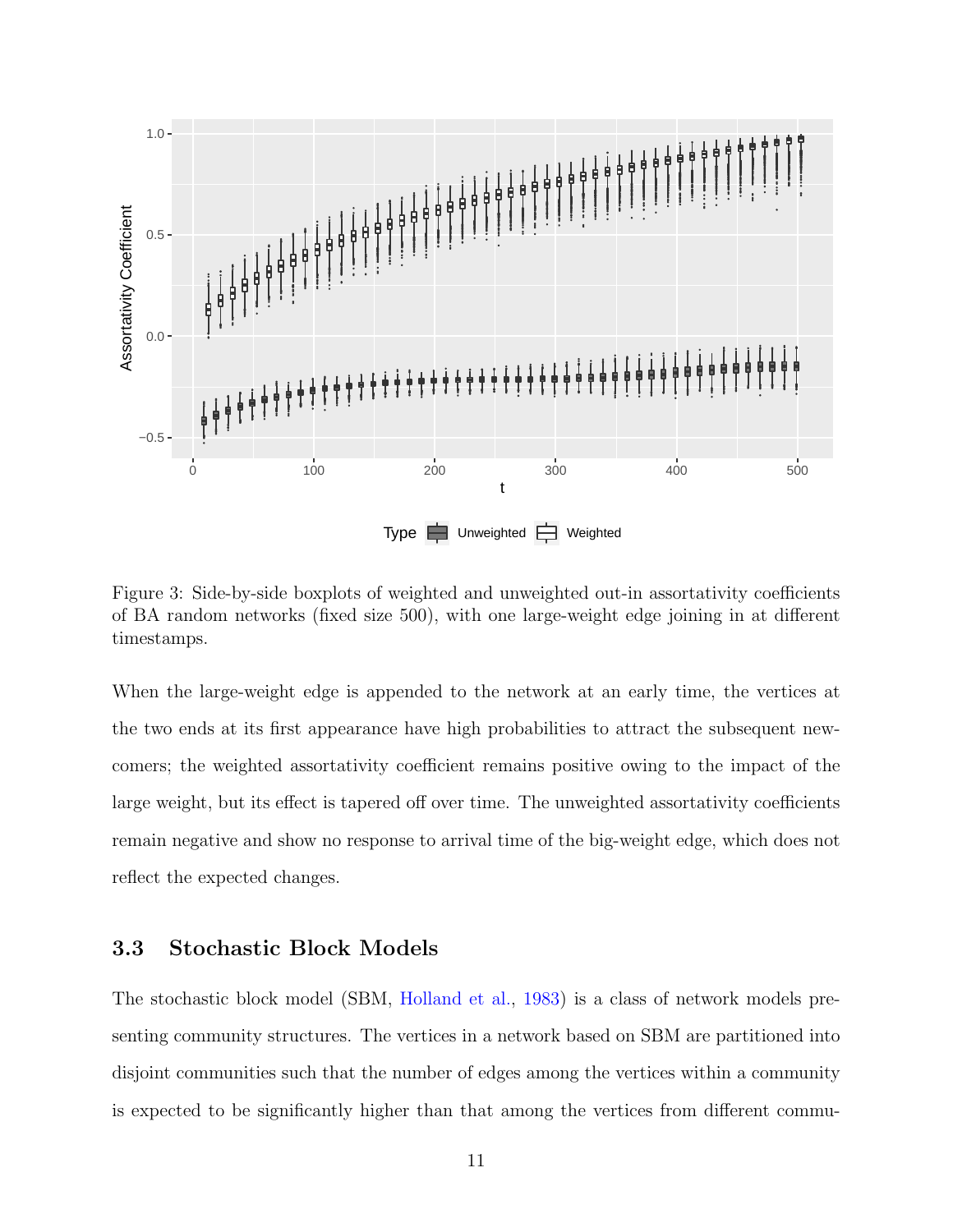nities. One of the classical edge addition algorithms for generating an SBM is a two-step procedure. Within each community, generate an ER random graph with a relatively large value of p; between communities, generate an edge with probability  $p' < p$  between each pair of between-community vertices. The set of  $p$  and  $p'$  may vary from community to community.

We considered SBM networks consisting of two communities of equal size. The link density for each community was fixed at  $p = 0.2$ , and the edge weights within each community were sampled uniformly from  $(0, 5)$  and  $(5, 10)$ , respectively. The between-community link density was set to be  $p' = 0.02$ , independent of within-community edges. The betweencommunity edge weights were set to be identically 5. The edge directions were assigned randomly with equal probability and independently, for both within- and between-community edges. We allowed the community size to vary in  $\{50, 100, \ldots, 500\}$ . For each setting, we generated 2,000 SBM networks and calculated their weighted and unweighted out-in assortativity coefficients.

Figure [4](#page-14-0) shows the side-by-side boxplots of the weighted and unweighted out-in assortativity coefficients against the community size. The unweighted assortativity coefficients are centered around 0 with small variations regardless of the change in community size (and network size). That is expected as the edges are added independently, and the edge weights are ignored in the computations of unweighted assortativity coefficients. Each of the simulated networks is structurally equivalent to a composition of two (mutually independent) ER random graphs and an independent Bernoulli model, leading to 0 assortativity. When the edge weights are accounted, however, the assortativity coefficients are obviously positive with higher values for the networks of larger size. The within-community edges always link the vertices with large out-strength to those with large in-strength (or the vertices with small out-strength to those with small in-strength). The between-community link density is relatively small, and the between-community edges are likely to link two isolated vertices when the communities are large in size. Thus, the weighted out-in assortativity coefficients tend to be positive, especially for large networks.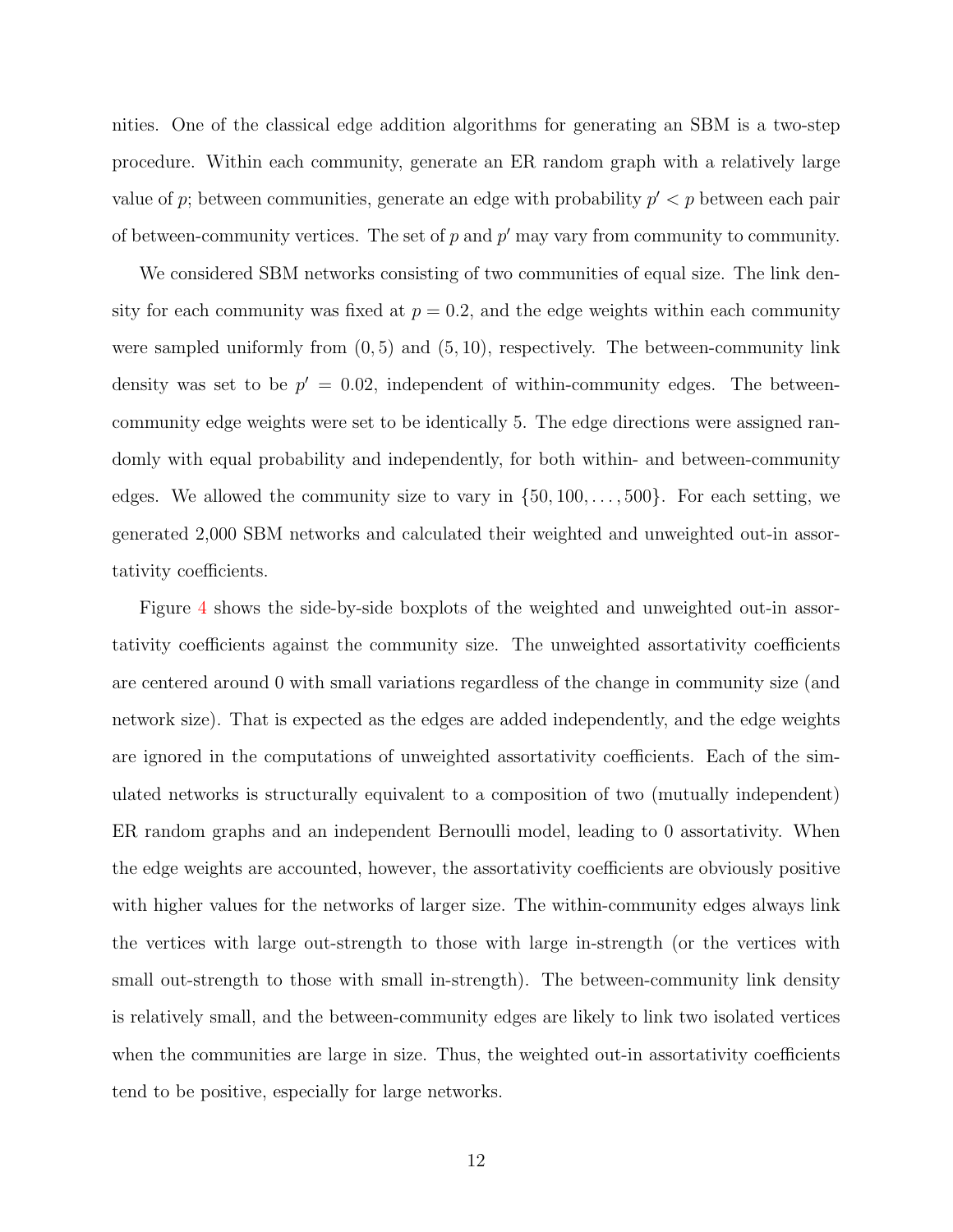

<span id="page-14-0"></span>Figure 4: Side-by-side boxplots of weighted and unweighted out-in assortativity coefficients based on 2,000 SMB networks with different community sizes.

To investigate the impact of between-community edge weight and link density on network assortativity, we conducted a a sensitivity analysis. The changes to the settings are: the community size was fixed at 500; the between-community link density parameter was set to be  $p' \in \{0.02, 0.03, \ldots, 0.1\}$ ; and the between-community edge weights were set to be identically 5k with  $k \in \{1, 1/2, 1/4, 1/8\}$ . For each configuration, 2,000 SBMs were generated. The boxplots of the weighted out-in assortativity coefficients are summarized in Figure [5.](#page-15-0) As expected, the assortativity coefficient decreases as  $p'$  increases for each given  $k$ ; the decreasing is faster for smaller  $k$ . For each given  $p'$ , the assortativity coefficient increases as  $k$  decreases, and the increase is faster for higher  $p'$ . The results support that both between-community edge weight and link density have impact on assortativity values.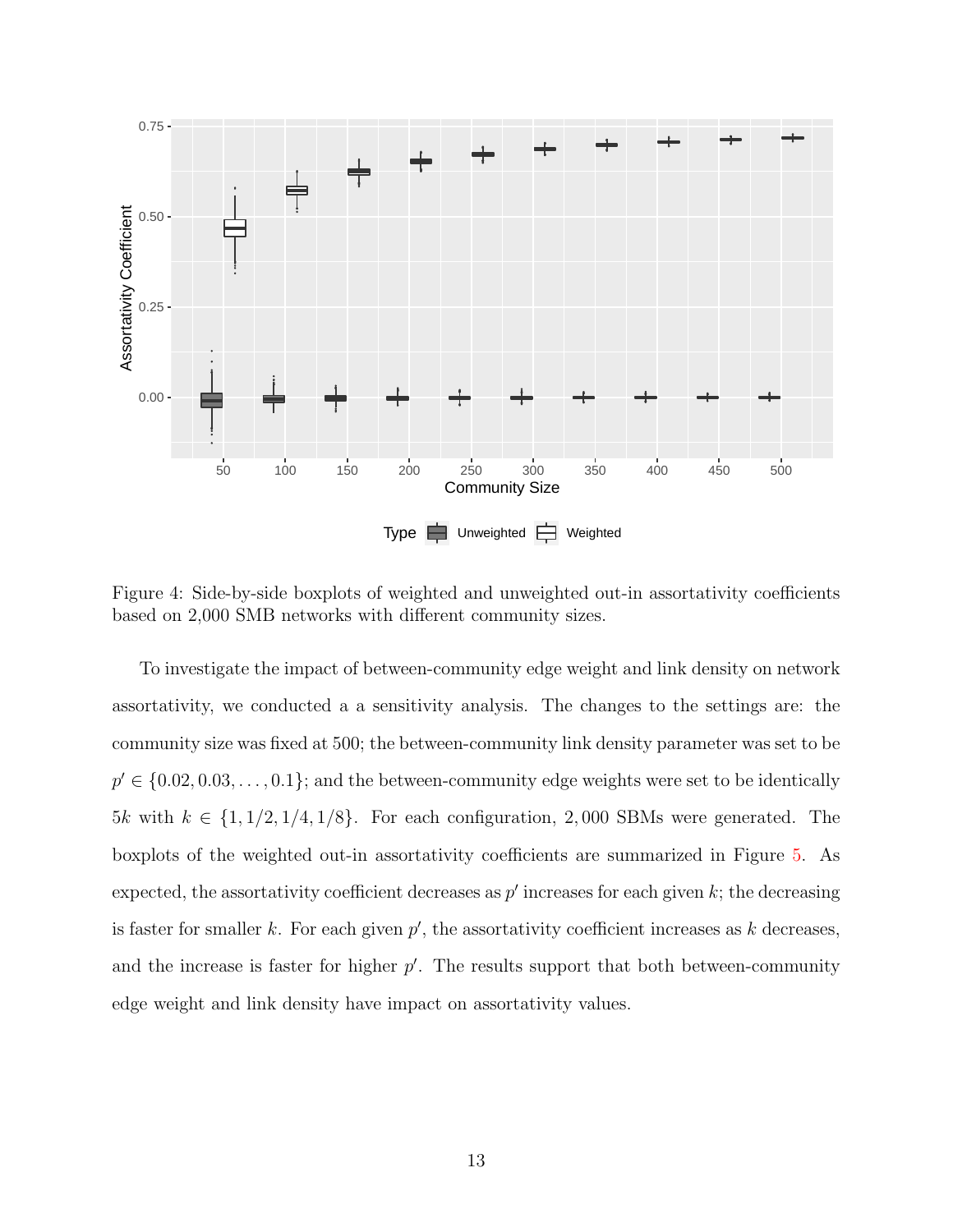

<span id="page-15-0"></span>Figure 5: Weighted out-in assortativity coefficients of SMB networks by choosing different values of ratio  $k$  and  $p'$ .

#### 3.4 Rewired Networks with Given Assortativity

A weighted (undirected) network can be rewired so that its assortativity achieves a predetermined level by extending the algorithm of [Newman](#page-22-2) [\(2003\)](#page-22-2). The details of our rewiring algo-rithm are given in Appendix [D.](#page-27-0) Let  $\xi$  be the target assortativity coefficient of a weighted network of n vertices. Let S denote a random variable of admissible vertex strength with support S, where  $|S| < \infty$ . We generated networks with  $n = 2,000$  vertices whose strengths are distributed such that  $p_k = \Pr(S = z_k) \propto z_k^{-2.5}$  $\int_{k}^{-2.5} \exp\{-z_k/100\}$  for  $z_k \in \mathcal{S} = \{10, 11, \ldots, 99, 100\}.$ The number of rewiring steps was fixed at  $5000 \times n$ . For each  $\xi \in \{0.1, 0.2, 0.3, \ldots, 0.8, 0.9\},\$ 100 networks were simulated.

Figure [6](#page-16-0) shows the boxplots of both weighted and unweighted assortativity coefficients of the 100 simulated networks against  $\xi$ . The weighted assortativity coefficients (right panel) are approximately centered on the 45-degree line, suggesting that the average of the weighted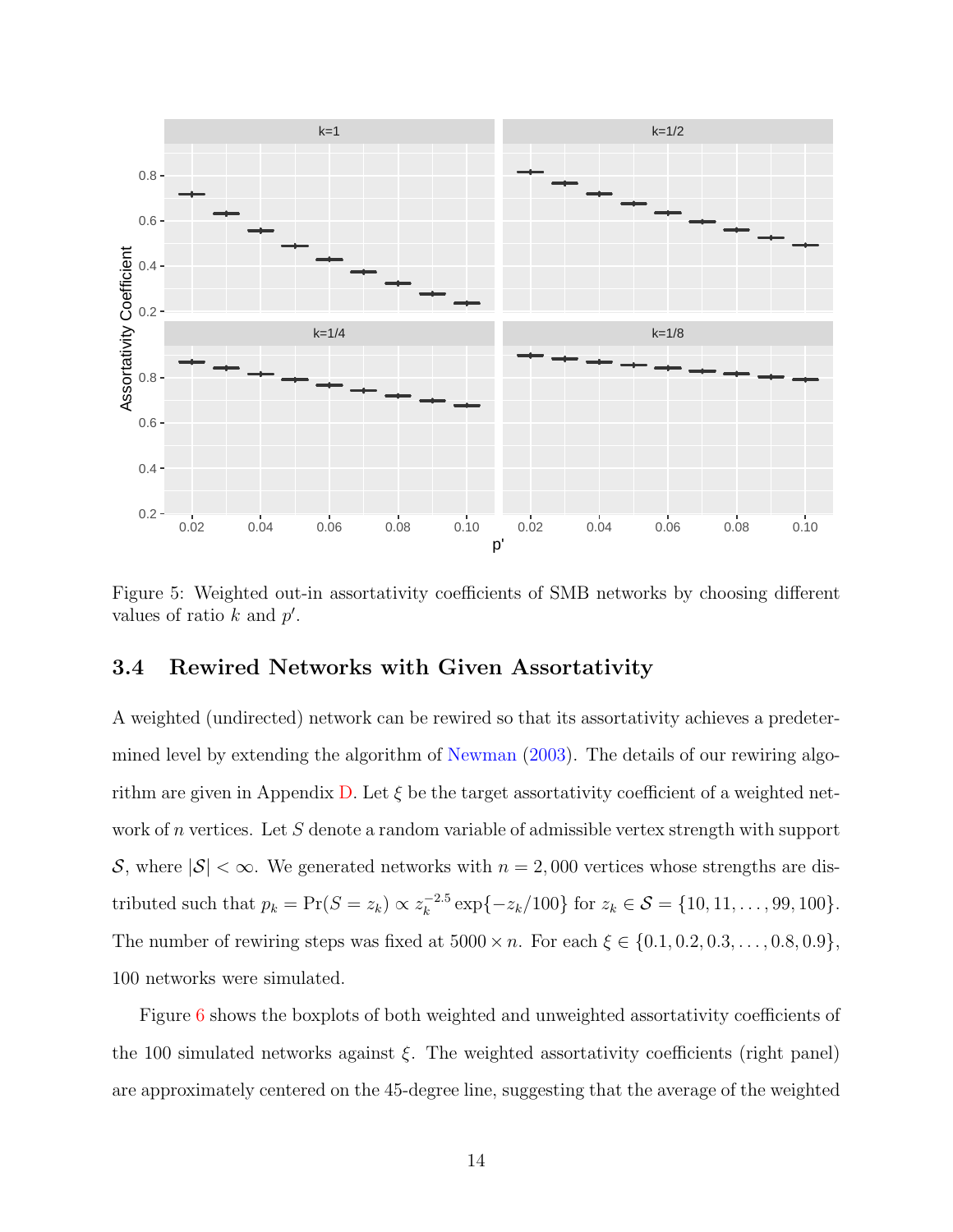

<span id="page-16-0"></span>Figure 6: Boxplots of the weighted and unweighted assortativity coefficients of the simulated networks with respect to different predetermined values.

assortativity coefficients are consistent with the predetermined values. The boxplots of the unweighted assortativity coefficients (left panel), however, stay far away from the 45-degree line, implying that the unweighted assortativity coefficient fails to capture the assortative feature of the weighted network.

### 4 Application to WIONs

We apply the proposed measures to WIONs constructed with the 2016 release of the World Input-Output database [\(Timmer et al.,](#page-23-5) [2015\)](#page-23-5). There have been a few studies of the WIONs [\(Cerina et al.,](#page-21-1) [2015;](#page-21-1) del Río-Chanona et al., [2017;](#page-22-11) [Piccardi et al.,](#page-23-6) [2017\)](#page-23-6) with data based on the 2013 release. The 2016 release is the most recent, covering the period of 2001–2014. For each year, the WIOT records the directed economic transactions among 56 sectors of 44 countries, regions, or territories, the last one of which is the rest of the world (RoW). Therefore, the resulting WIONs have order 2,464. The edge weights are in the unit of million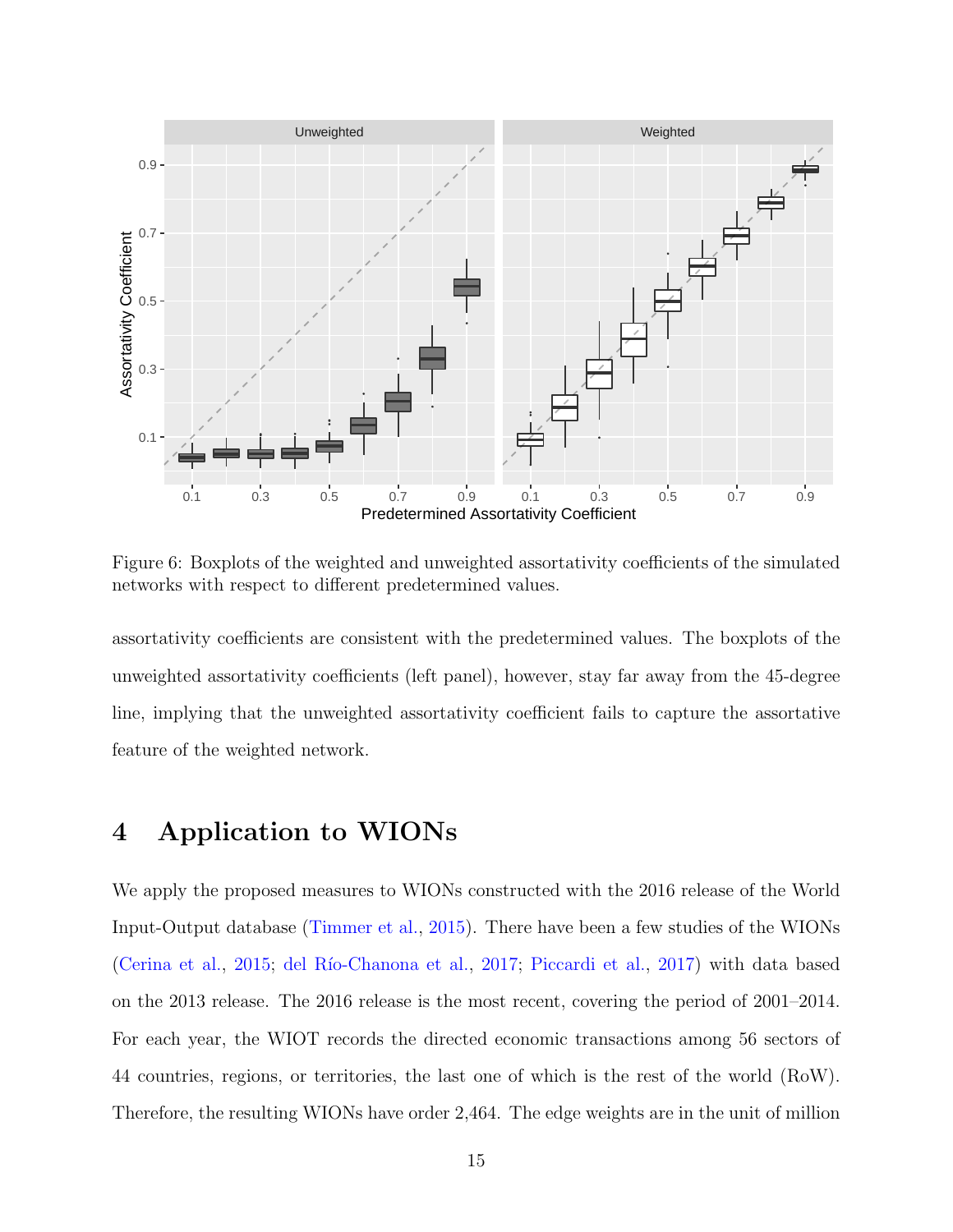

<span id="page-17-0"></span>Figure 7: Weighted and unweighted assortativity coefficients of WIONs and their corresponding backbones at level 0.05 from 2000 to 2014.

US dollars (USD). For the purpose of temporal comparison, an adjustment for inflation has been applied to the data using the GDP deflators from the World Bank ([https://data.](https://data.worldbank.org/indicator/NY.GDP.DEFL.ZS) [worldbank.org/indicator/NY.GDP.DEFL.ZS](https://data.worldbank.org/indicator/NY.GDP.DEFL.ZS)). The WIONs are extremely dense (e.g., the link density of the WION of 2014 is 0.83), but contain a large amount of edges with small weights (e.g., the 90-th percentile of the edge weights in the WION of 2014 is 0.81 millions USD). The large amount of edges with small weights tend to blur the fundamental structure of the network that are of primary interest. One way to extract the fundamental structure is to use the backbone of the WION after discarding noisy edges up to a certain level. We adopt the filtering procedure introduced by [Xu and Liang](#page-24-2) [\(2019\)](#page-24-2); see details in Appendix [E.](#page-29-0)

Figure [7](#page-17-0) presents the four kinds of weighted assortativity coefficients from the whole WIONs and their backbones of level 0.05 from 2000 to 2014. For comparison, with un-weighted assortativity coefficients [\(Barrat et al.,](#page-21-5) [2004\)](#page-21-5) that were used by [Cerina et al.](#page-21-1) [\(2015\)](#page-21-1)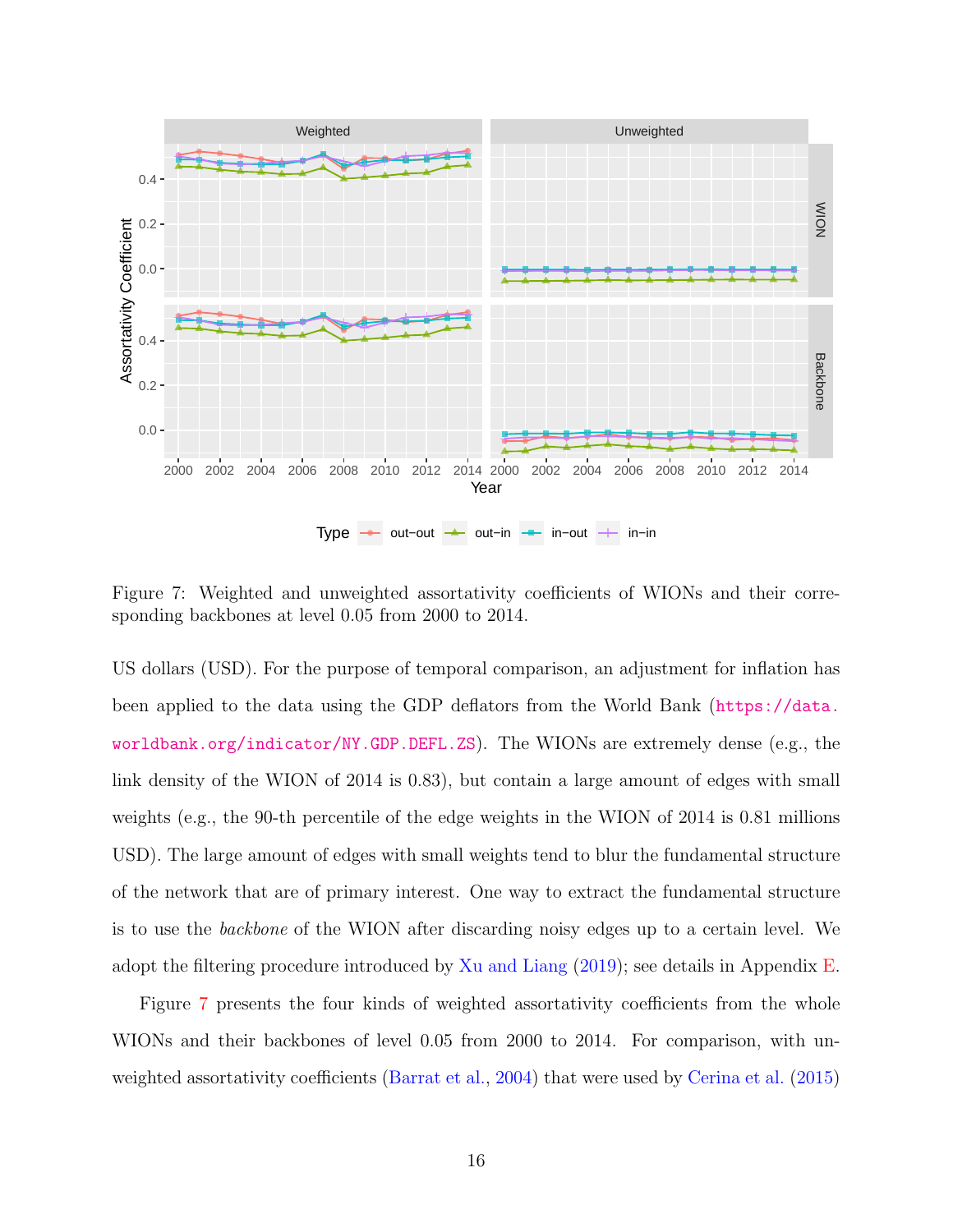are also included. In the upper-left panel, all four weighted assortativity measures for the whole WIONs are positive in the range from 0.40 to 0.53, suggesting that the vertices of similar strength levels are more likely to be connected. For instance, high-instrength regionsectors like "construction" usually take large inputs from high-outstrength region-sectors like manufactures of "mineral products", "basic metals" and "wood and cork". Another example is given by "manufactures of computer, electronic and optical products" supplying large outputs to some relevant region-sectors such as "computer programming, consultancy and related activities". WIONs have revealed a geographical feature that large amount of monetary transactions usually occur among the region-sectors in the same country, while fewer or substantially smaller transactions are observed among the region-sectors across different countries. This geographical feature helps explain the positive values of the weighted assortativity measures for WIONs. The temporal changes in all assortativity coefficients appear to be quite similar. Each curve presents a notable from 2007 to 2008 when the global financial crisis occurred. After 2009, a consistently upward trend emerges in each curve, suggesting recovery of the global economy. The counterparts for the backbones show almost the same magnitude and patterns. The backbones of level 0.05 had only about 5% of the edges preserved but account for over 96% of the total weights. This shows the robustness of the proposed assortativity coefficients in capturing the fundamental structure of WIONs. In contrast, the unweighted assortativity coefficients are negative (close to 0 in magnitude) with little temporal changes over the years, similar to those reported by [Cerina et al.](#page-21-1) [\(2015\)](#page-21-1). The dramatic difference between the weighted and unweighted results suggests that ignoring link weights in any kind of assortativity measure may lead to misleading conclusions.

The WIONs provide a good opportunity to illustrate the applicability of the proposed assortativity measures to general vertex-specific features beyond degree and strength. Consider two vertex features, the final consumption expenditure by households  $(c57$  denoted by X) and by government service (c59 denoted by Y). These features are in the WIOTs but not used in constructing the WIONs. Let  $\rho_{\alpha,\beta}$ ,  $\alpha,\beta \in \{X,Y\}$ , be the assortativity coefficient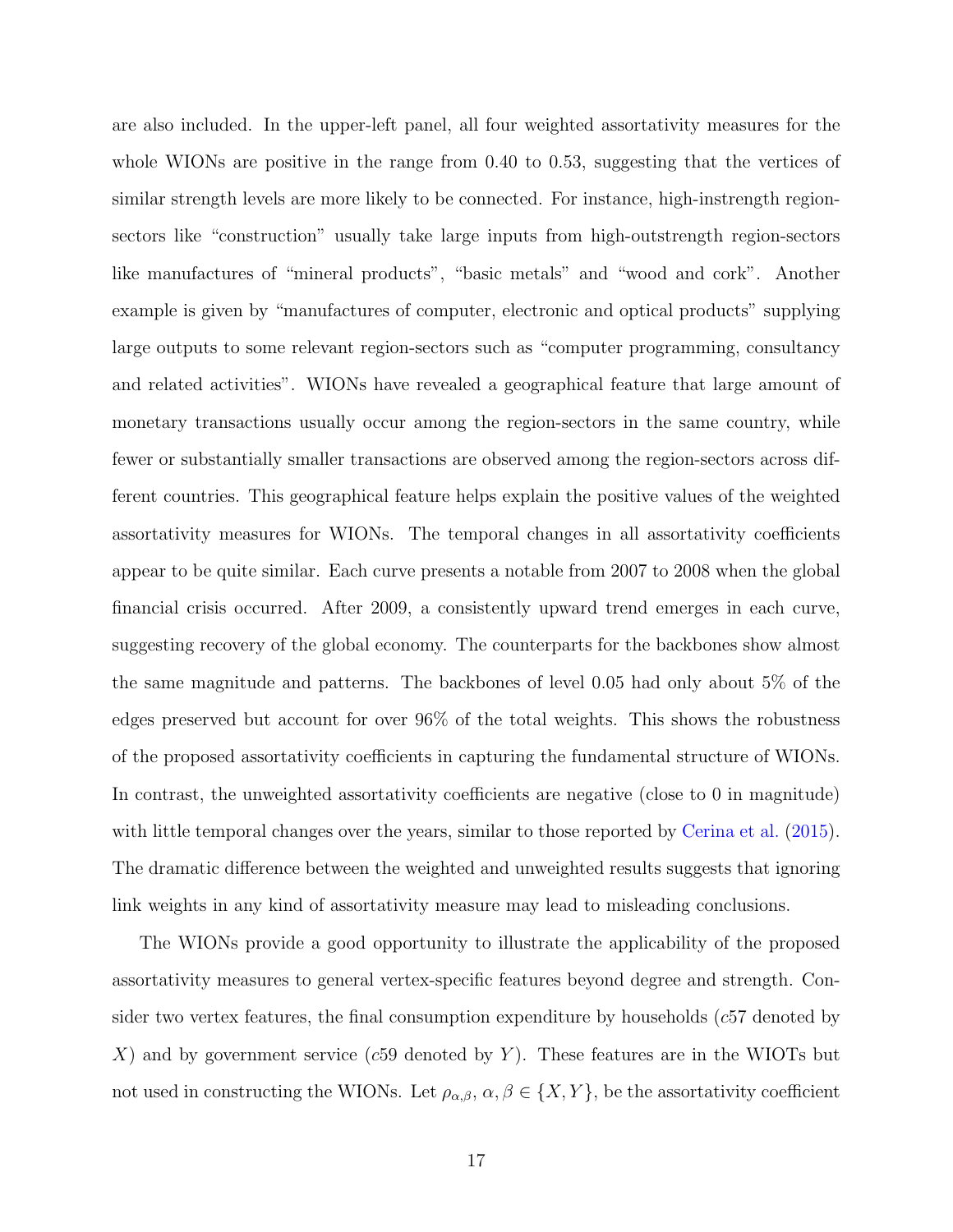

<span id="page-19-0"></span>Figure 8: Assortativity coefficients between the final consumption expenditure by households (c57 denoted by X) and by government service (c59 denoted by Y) of WIONs from 2000 to 2014.

between feature  $\alpha$  of the source vertex and feature  $\beta$  of the target vertex. Figure [8](#page-19-0) shows the four assortativity coefficients (of both weighted and unweighted versions) for the periods of 2001–2014. All the weighted assortativity coefficients are positive. The level of  $\rho_{X,X}$  is about 0.4, notably higher than the rest (0.1 or lower). This implies that the region-sectors with higher final consumption by households are likely transact more among themselves. The curve of  $\rho_{X,X}$  fluctuates within a relatively small region over the 15 years. It has a noticeable increasing trend during 2000–2002, followed by stable period before a downward trend during 2008–2010, and rises steadily afterwards. The other three coefficients are closer to zero, suggesting no strong tendency of assortative connections. Of interest is that  $\rho_{X,Y}$ and  $\rho_{Y,X}$  stay together at about the same level over all the years, despite that they measure transactions of opposite directions. If edge weight is not accounted when analyzing the correlation of the features independent of network structure, all kinds of the assortativity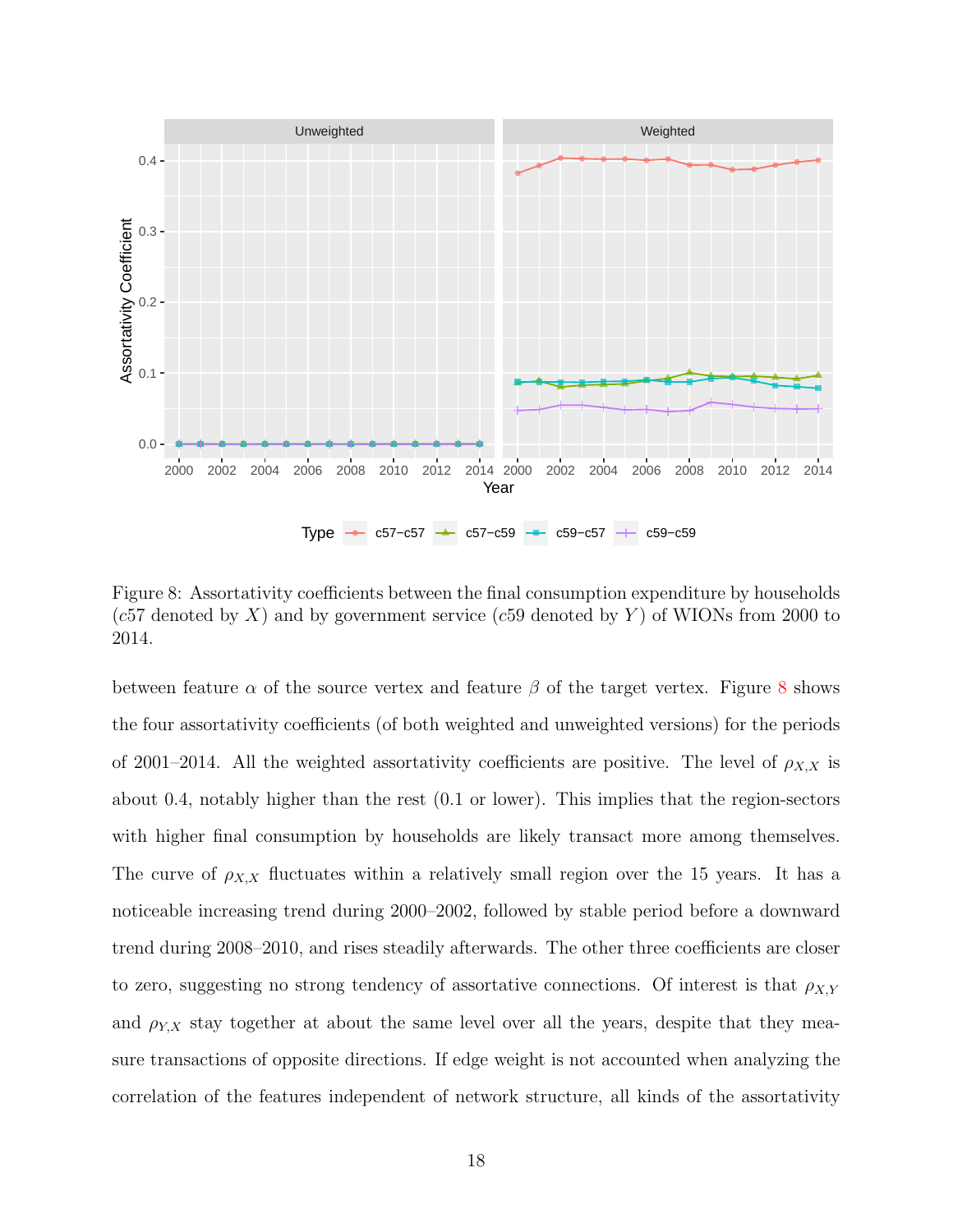measures are centered at 0 with small variations (see the left panel in Figure [8\)](#page-19-0), and hence become non-informative and useless.

# 5 Discussions

The proposed class of assortativity measures meet the practical need from analyses of weighted and directed network. Special cases of the proposed measures are equivalent to several classical assortativity measures in the literature. The generalized measures can be used to study the assortative tendency of any pair of vertex-specific features. Extensive simulations and two real data analyses demonstrate that both edge direction and weight should be accounted in the computation. Edge direction is an essential property, as a directed network may simultaneously present assortative and disassortative mixing, i.e., one kind of assortativity coefficient (e.g., out-in) may have a positive value, while another (e.g., in-out) has a negative value; see [Piraveenan et al.](#page-23-4) [\(2012\)](#page-23-4) for an example of food webs in the United States. Edge weight characterizes weighted networks; discarded it leads to meaningless results or incorrect conclusions.

The proposed assortativity measures, like Newman's original measure, are still based on the concept of Pearson correlation coefficient. Newman's measure converges to 0 when network size is sufficiently large [\(Litvak and van der Hofstad,](#page-22-4) [2013\)](#page-22-4), a drawback shared by the proposed measures. In addition, our simulation examples in Section [3.2](#page-9-1) suggest that the proposed measures may not successfully characterize the assortativity of a network if the edge weights all have similar levels. One possible remedy is to extend assortativity measure based on Spearman's correlation [\(Litvak and van der Hofstad,](#page-22-4) [2013\)](#page-22-4). Along the same line, a few other nonparametric correlation coefficients in statistics can similarly be considered, such as Kendall's tau and Blomqvist's beta. We will continue our research in this direction, and report our outcomes elsewhere in the future.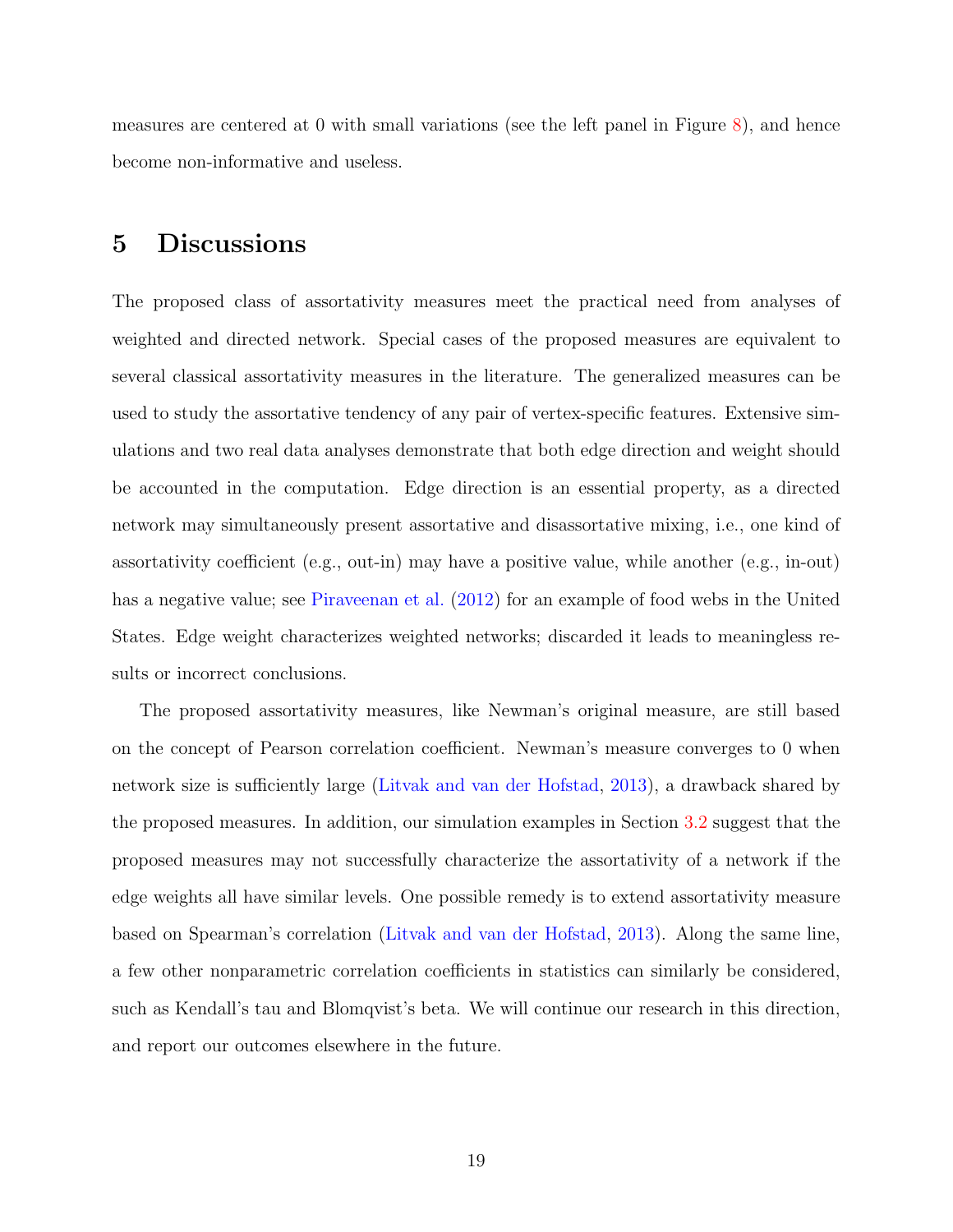# References

- <span id="page-21-2"></span>Abbate, A., De Benedictis, L., Fagiolo, G., and Tajoli, L. (2018), "Distance-Varying Assortativity and Clustering of the International Trade Network," Network Science, 6, 517–544.
- <span id="page-21-3"></span>Abe, S. and Suzuki, N. (2006), "Complex Earthquake Networks: Hierarchical Organization and Assortative Mixing," Physical Review E, 74, 026113.
- <span id="page-21-4"></span>Arcagni, A., Grassi, R., Stefani, S., and Torriero, A. (2017), "Higher Order Assortativity in Complex Networks," European Journal of Operational Research, 262, 708–719.
- <span id="page-21-6"></span>— (2019), "Extending Assortativity: An application to weighted social networks," *Journal* of Business Research, in press, <https://doi.org/10.1016/j.jbusres.2019.10.008>.
- <span id="page-21-7"></span>Barabási, A.-L. and Albert, R. (1999), "Emergence of Scaling in Random Networks," Science, 286, 509–512.
- <span id="page-21-5"></span>Barrat, A., Barthélemy, M., Pastor-Satorras, R., and Vespignani, A. (2004), "The Architecture of Complex Weighted Networks," Proceedings of the National Academy of Sciences of the United States of America, 101, 3747–3752.
- <span id="page-21-9"></span>Bertotti, M. L. and Modanese, G. (2019), "The Configuration Model for Barabasi-Albert Networks," Applied Network Science, 4, 32.
- <span id="page-21-8"></span>Bollobás, B., Riordan, O., Spencer, J., and Tusnády, G. (2001), "The Degree Sequence of a Scale-Free Random Graph Process," Random Structures & Algorithms, 18, 279–290.
- <span id="page-21-0"></span>Catanzaro, M., Caldarelli, G., and Pietronero, L. (2004), "Assortative Model for Social Networks," Physical Review E, 70, 037101.
- <span id="page-21-1"></span>Cerina, F., Zhu, Z., Chessa, A., and Riccaboni, M. (2015), "World Input-Output Network," PLOS One, 10, e0134025.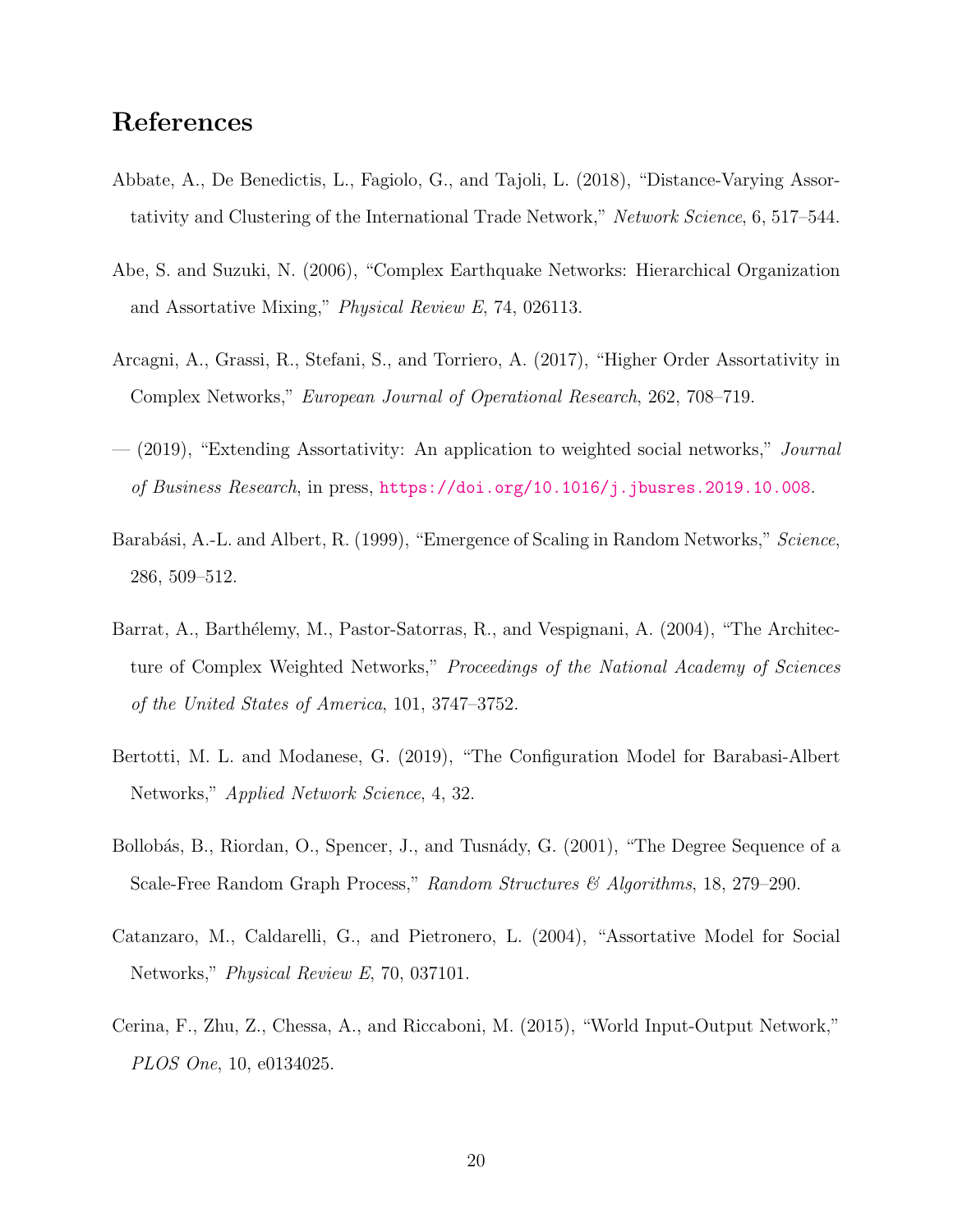- <span id="page-22-11"></span>del Río-Chanona, R. M., Grujić, J., and Jensen, H. J. (2017), "Trends of the World Iput and Output Network of Global Trade," PLOS One, 12, e0170817.
- <span id="page-22-3"></span>Dorogovtsev, S. N., Ferreira, A. L., Goltsev, A. V., and Mendes, J. F. F. (2010), "Zero Pearson Coefficient for Strongly Correlated Growing Trees," Physical Review E, 81, 031135.
- <span id="page-22-8"></span>Erdös, P. and Rényi, A. (1959), "On Random Graphs I," Publicationes Mathematicae Debrecen, 6, 290–297.
- <span id="page-22-7"></span>Foster, J. G., Foster, D. V., Grassberger, P., and Paczuski, M. (2010), "Edge Direction and the Structure of Networks," Proceedings of the National Academy of Sciences of the United States of America, 107, 10815–10820.
- <span id="page-22-9"></span>Gilbert, E. N. (1959), "Random Graphs," Annals of Mathematical Statistics, 30, 1141–1144.
- <span id="page-22-10"></span>Holland, P. W., Laskey, K. B., and Leinhardt, S. (1983), "Stochastic Blockmodels: First Steps," Social Networks, 5, 109–137.
- <span id="page-22-5"></span>Leung, C. C. and Chau, H. F. (2007), "Weighted Assortative and Disassortative Networks Model," Physica A: Statistical Mechanics and its Applications, 378, 591–602.
- <span id="page-22-4"></span>Litvak, N. and van der Hofstad, R. (2013), "Uncovering Disassortativity in Large Scale-Free Networks," Physical Review E, 87, 022801.
- <span id="page-22-1"></span>McPherson, M., Smith-Lovin, L., and Cook, J. M. (2001), "Birds of a Feather: Homophily in Social Networks," Annual Review of Sociology, 27, 415–444.
- <span id="page-22-0"></span>Newman, M. E. J. (2002), "Assortative Mixing in Networks," Physical Review Letters, 89, 208701.
- <span id="page-22-2"></span> $-$  (2003), "Mixing Patterns in Networks," *Physical Review E*, 67, 026126.
- <span id="page-22-6"></span>— (2010), Networks: An Introduction, New York, NY: Oxford University Press.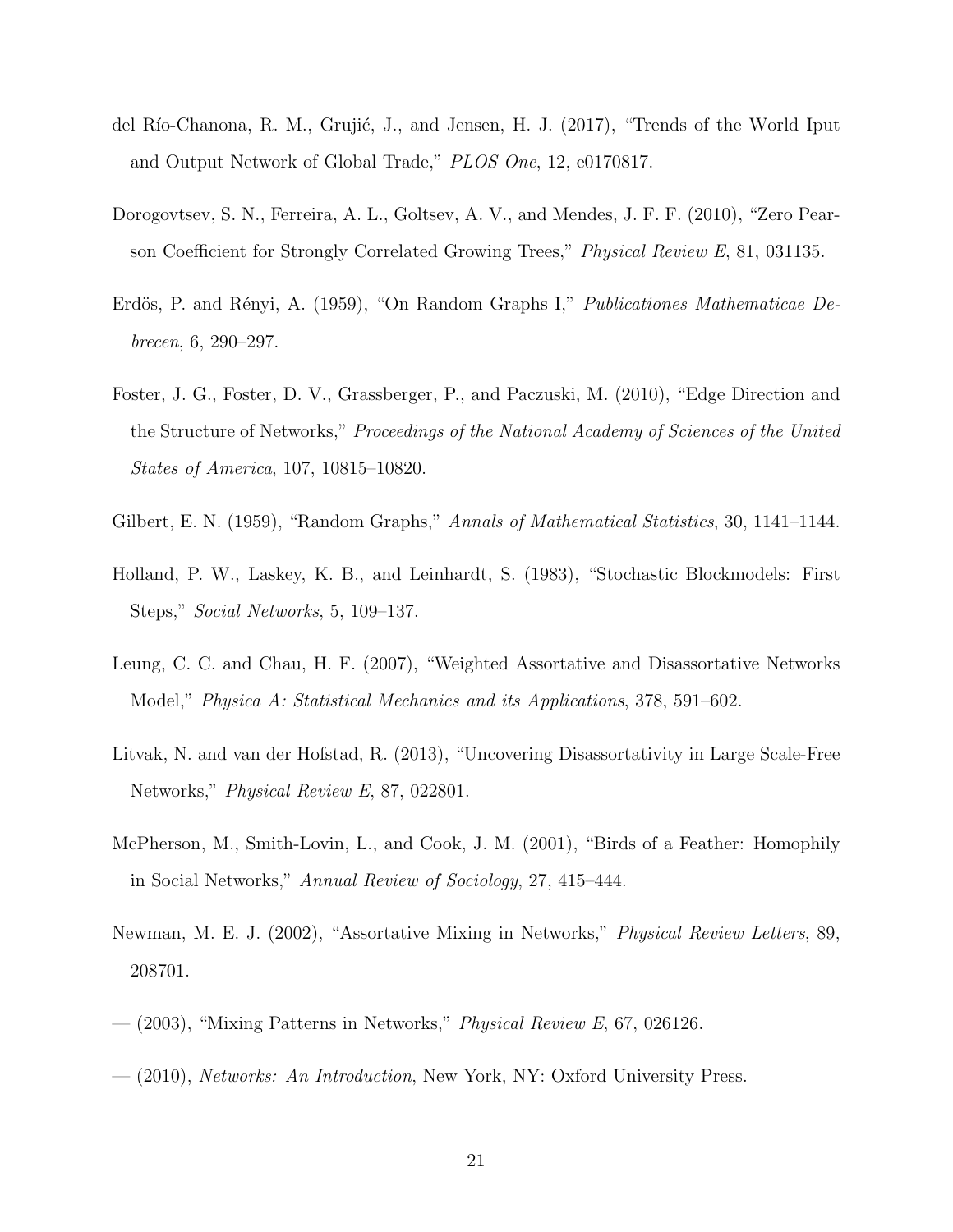- <span id="page-23-6"></span>Piccardi, C., Riccaboni, M., Tajoli, L., and Zhu, Z. (2017), "Random walks on the World Input-Output Network," Journal of Complex Networks, 6, 187–205.
- <span id="page-23-4"></span>Piraveenan, M., Prokopenko, M., and Zomaya, A. (2012), "Assortative Mixing in Directed Biological Networks," IEEE/ACM Transactions on Computational Biology and Bioinformatics, 9, 66–78.
- <span id="page-23-1"></span>Piraveenan, M., Prokopenko, M., and Zomaya, A. Y. (2008), "Local Assortativeness in Scale-Free Networks," Europhysics Letters, 84, 28002.
- <span id="page-23-3"></span>Raschke, M., Schläpfer, M., and Nibali, R. (2010), "Measuring Degree-Degree Association in Networks," Physical Review E, 82, 037102.
- <span id="page-23-8"></span>Serrano, M. Á., Boguñá, M., and Vespignani, A. (2009), "Extracting the Multiscale Backbone of Complex Weighted Networks," Proceedings of the National Academy of Sciences of the United States of America, 106, 6483–6488.
- <span id="page-23-5"></span>Timmer, M. P., Dietzenbacher, E., Los, B., Stehrer, R., and de Vries, G. J. (2015), "An Illustrated User Guide to the World Input-Output Database: The Case of Global Automotive Production," Review of International Economics, 23, 575–605.
- <span id="page-23-7"></span>Turlach, B. A., Weingessel, A., and Moler, C. (2019), *quadprog: Functions to Solve* Quadratic Programming Problems, R package version 1.5–8, [https://CRAN.R-project.](https://CRAN.R-project.org/package=quadprog) [org/package=quadprog](https://CRAN.R-project.org/package=quadprog).
- <span id="page-23-0"></span>van der Hofstad, R. and Litvak, N. (2014), "Degree-Degree Dependencies in Random Graphs with Heavy-Tailed Degrees," *Internet Mathematics*, 10, 287–334.
- <span id="page-23-2"></span>van Mieghem, P., Wang, H., Ge, X., Tang, S., and Kuipers, F. A. (2010), "Influence of Assortativity and Degree-Preserving Rewiring on the Spectra of Networks," The European Physical Journal B, 76, 643–652.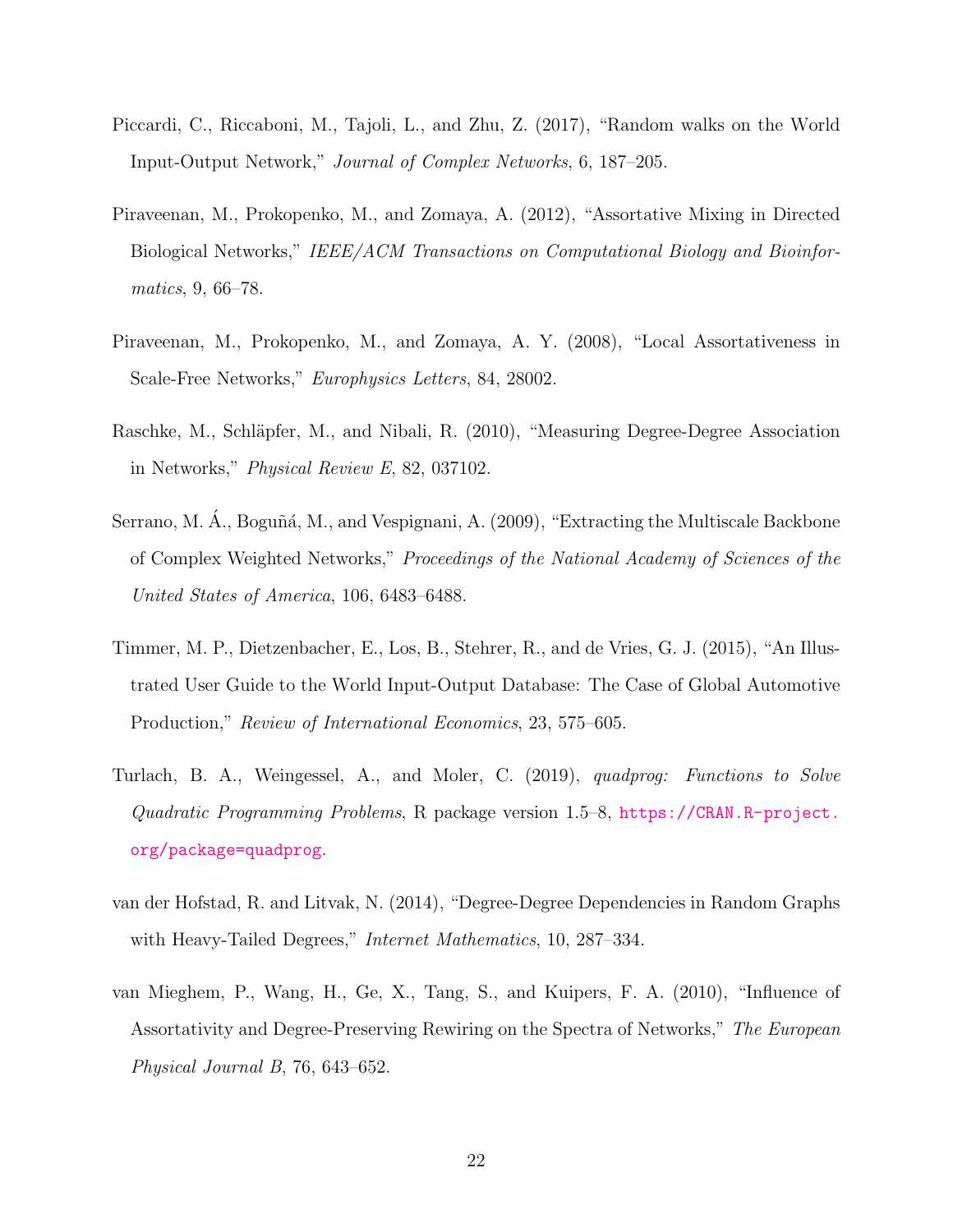

<span id="page-24-3"></span>Figure 9: An illustrative example of weighted directed network.

- <span id="page-24-1"></span>Wan, P., Wang, T., Davis, R. A., and Resnick, S. I. (2017), "Fitting the Linear Preferential Attachment Model," Electronic Journal of Statistics, 11, 3738–3780.
- <span id="page-24-2"></span>Xu, M. and Liang, S. (2019), "Input-Output Networks Offer New Insights of Economic Structure," Physica A: Statistical Mechanics and Its Applications, 527, 121178.

### <span id="page-24-0"></span>A An Illustrative Example

For example, let us consider a weighted and directed network as shown in Figure [9.](#page-24-3) The weights are marked next to the directed edges; for example,  $w_{AB} = 10$ ,  $s_A^{\text{(in)}} = 3$ ,  $s_A^{\text{(out)}} = 13$ ,  $s_B^{\text{(in)}} = 16$  and  $s_B^{\text{(out)}} = 9$ . Additionally, we have  $\bar{s}_{\text{sou}}^{\text{(out)}} = 9.39$ ,  $\bar{s}_{\text{sou}}^{\text{(in)}} = 5.90$ ,  $\bar{s}_{\text{tar}}^{\text{(out)}} = 5.90$ ,  $\bar{s}_{\text{tar}}^{\text{(in)}} = 5.90$ 10.16,  $\sigma_{sou}^{(out)} = 3.68$ ,  $\sigma_{sou}^{(in)} = 6.58$ ,  $\sigma_{tar}^{(out)} = 4.83$ , and  $\sigma_{tar}^{(in)} = 6.06$ . For the given network, we have the weighted assortativity coefficients  $\rho_{\text{in,in}} = -0.56$ ,  $\rho_{\text{in,out}} = -0.82$ ,  $\rho_{\text{out,in}} =$ 0.29 and  $\rho_{\text{out,out}} = -0.29$ . This example network simultaneously presents assorative and disassortative mixing. However, when edge weights are not accounted in the computation, the corresponding four kinds of assortativity coefficients are all equal to  $-0.75$ , suggesting strong disassortative mixing.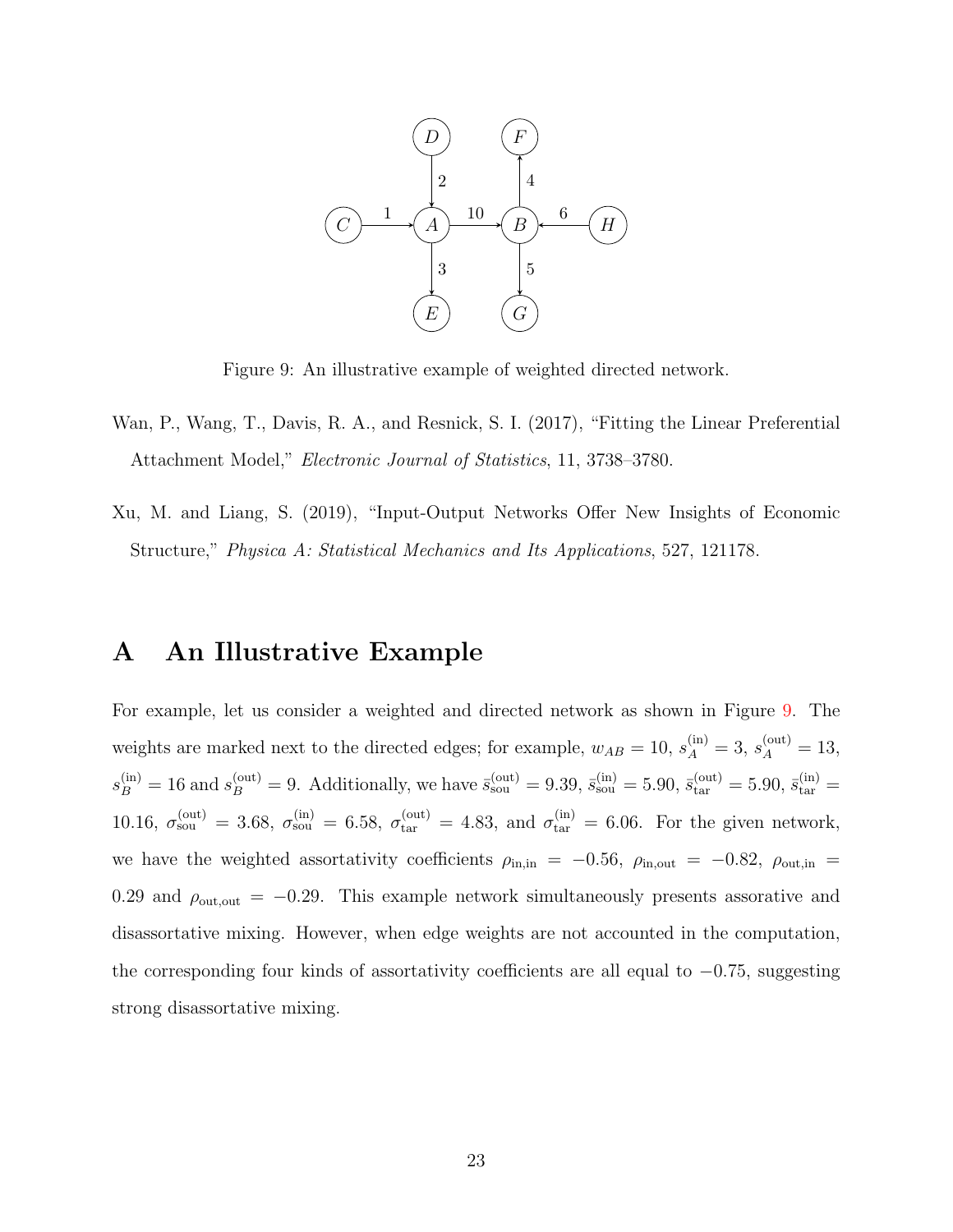#### <span id="page-25-1"></span>B Variants of the Proposed Assortativity

<span id="page-25-0"></span>**Proposition 1.** The proposed assortativity coefficient is equivalent to that given by [Arcagni](#page-21-6) [et al.](#page-21-6) [\(2019\)](#page-21-6) (case 4) when a network is weighted but undirected.

*Proof.* For weighted but undirected networks, each weighted edge can be evenly split to two weighted and directed edges respectively pointing into the two vertices at the ends. In what follows, the strength of a node  $i, s_i$ , is equal to the sum of the manually created in-strength  $\tilde{s}_i^{\text{(in)}}$  $\tilde{s}_i^{\text{(out)}}$  and out-strength  $\tilde{s}_i^{\text{(out)}}$  $\tilde{s}_i^{(\text{out})}$ , i.e.,  $\tilde{s}_i^{(\text{in})} = \tilde{s}_i^{(\text{out})} = s_i/2$ . The new arrangement causes a change in the weighted adjacency matrix; namely  $\tilde{W} = W/2$  and consequently  $\tilde{W} = \sum_{i,j \in V} \tilde{w}_{ij} =$  $W/2$ . As network direction is not accounted, the four kinds of assortativity measures are equivalent. Without loss of generality, we continue the verification by considering the "outout" type. Elementary algebra leads us to

$$
\bar{s}_{sou}^{(out)} = \bar{s}_{tar}^{(out)} = \frac{\sum_{i,j \in V} (w_{ij}/2)(s_i/2)}{W/2} = \frac{\sum_{i,j \in V} w_{ij} s_i}{2W} = \frac{\mu}{2},
$$

where  $\mu$  is the weighted average of  $s_i$ . The standard deviation is given by

$$
\sigma_{sou}^{(out)} = \sigma_{tar}^{(out)} = \sqrt{\frac{\sum_{i,j} (w_{ij}/2)(s_i/2 - \mu/2)^2}{W/2}} = \frac{1}{2} \cdot \sqrt{\frac{\sum_{i,j \in V} w_{ij}(s_i - \mu)^2}{W}} = \frac{\sigma}{2},
$$

where  $\sigma$  is the weighted standard deviation. In what follows, Equation [\(2\)](#page-6-0) is reduced to

$$
\rho = \frac{\sum_{i,j \in V} (w_{ij}/2) \left[ (s_i/2 - \mu/2)(s_j/2 - \mu/2) \right]}{(W/2)(\sigma/2)(\sigma/2)} = \frac{\sum_{i,j \in V} w_{ij} \left[ (s_i - \mu)(s_j - \mu) \right]}{W \sigma^2}
$$

 $\Box$ 

, which completes the proof.

When a network G is directed but unweighted, its adjacency matrix  $W = A$  is dichotomous, and the strength, in-strength and out-strength of a vertex is equal to its degree,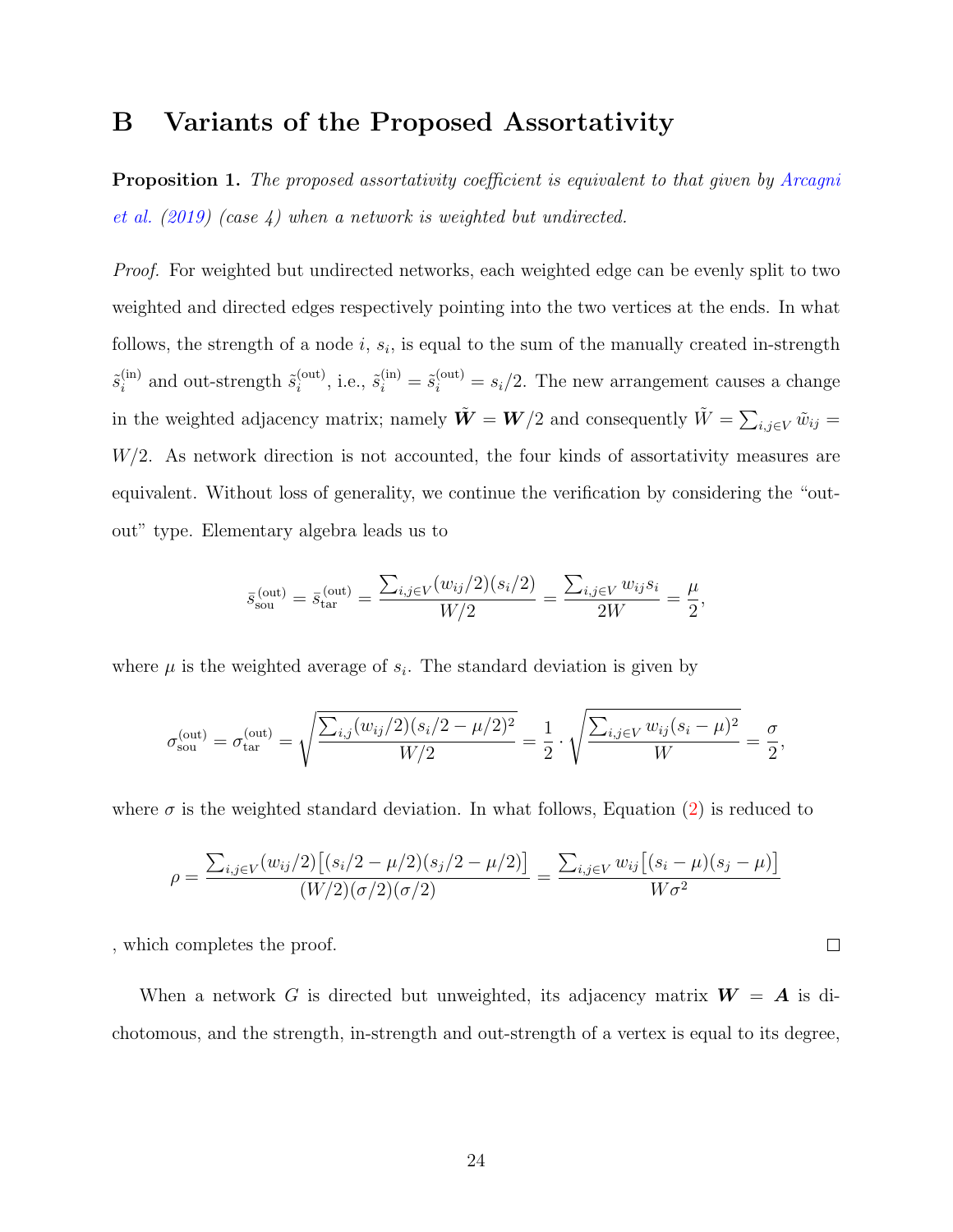in-degree and out-degree, respectively. Thus, Equation [\(2\)](#page-6-0) is reduced to

<span id="page-26-1"></span>
$$
\rho_{\alpha,\beta}(G) = \frac{\sum_{i,j \in V} a_{ij} \left[ \left( d_i^{(\alpha)} - \bar{d}_{\text{sou}}^{(\alpha)} \right) \left( d_j^{(\beta)} - \bar{d}_{\text{tar}}^{(\beta)} \right) \right]}{A \sigma_{\text{sou}}^{(\alpha)} \sigma_{\text{tar}}^{(\beta)}},\tag{3}
$$

where  $A := \sum_{i,j\in V} a_{ij} = |E|$  counts the number of edges, and the statistics  $\bar{d}_{sou}^{(\alpha)}$ ,  $\bar{d}_{tar}^{(\alpha)}$ ,  $\sigma_{sou}^{(\alpha)}$ and  $\sigma_{\text{tar}}^{(\beta)}$  are defined analogously. This is equivalent to [Foster et al.](#page-22-7) [\(2010,](#page-22-7) Equation (1)). In addition, Equation [\(3\)](#page-26-1) is identical to [Newman](#page-22-2) [\(2003,](#page-22-2) Equation (25)) for  $(\alpha, \beta) = (in, out)$ , and respectively identical to [Piraveenan et al.](#page-23-4) [\(2012,](#page-23-4) Equation (21)) and [Piraveenan et al.](#page-23-4) [\(2012,](#page-23-4) Equation (22)) for  $(\alpha, \beta) = (\text{out}, \text{out})$  and  $(\alpha, \beta) = (\text{in}, \text{in})$  by using the notations therein.

When a network G is unweighted and undirected, we further simplify Equation [\(2\)](#page-6-0) to

$$
\rho = \frac{\sum_{i,j \in V} a_{ij} \left[ (d_i - \mu)(d_j - \mu) \right]}{A \sigma^2},
$$

where  $\mu = \sum_{i,j \in V} a_{ij} d_i / A$  and  $\sigma = \sqrt{\sum_{i,j \in V} a_{ij} (d_i - \mu)^2 / (4A)}$ . Elementary algebra shows that the above expression is mathematically equivalent to [Newman](#page-22-0) [\(2002,](#page-22-0) Equation (4)).

#### <span id="page-26-0"></span>C Boundary Values of the Proposed Assortativity

Consider a network G consisting of  $n \geq 3$  vertices with weighted adjacency matrix given by

$$
\begin{pmatrix} 0 & u_1 & 0 & 0 & \cdots & 0 \\ 0 & 0 & u_2 & 0 & \cdots & 0 \\ u_3 & 0 & 0 & 0 & \cdots & 0 \\ \vdots & \vdots & \vdots & \vdots & \ddots & \vdots \\ 0 & 0 & 0 & 0 & \cdots & 0 \end{pmatrix},
$$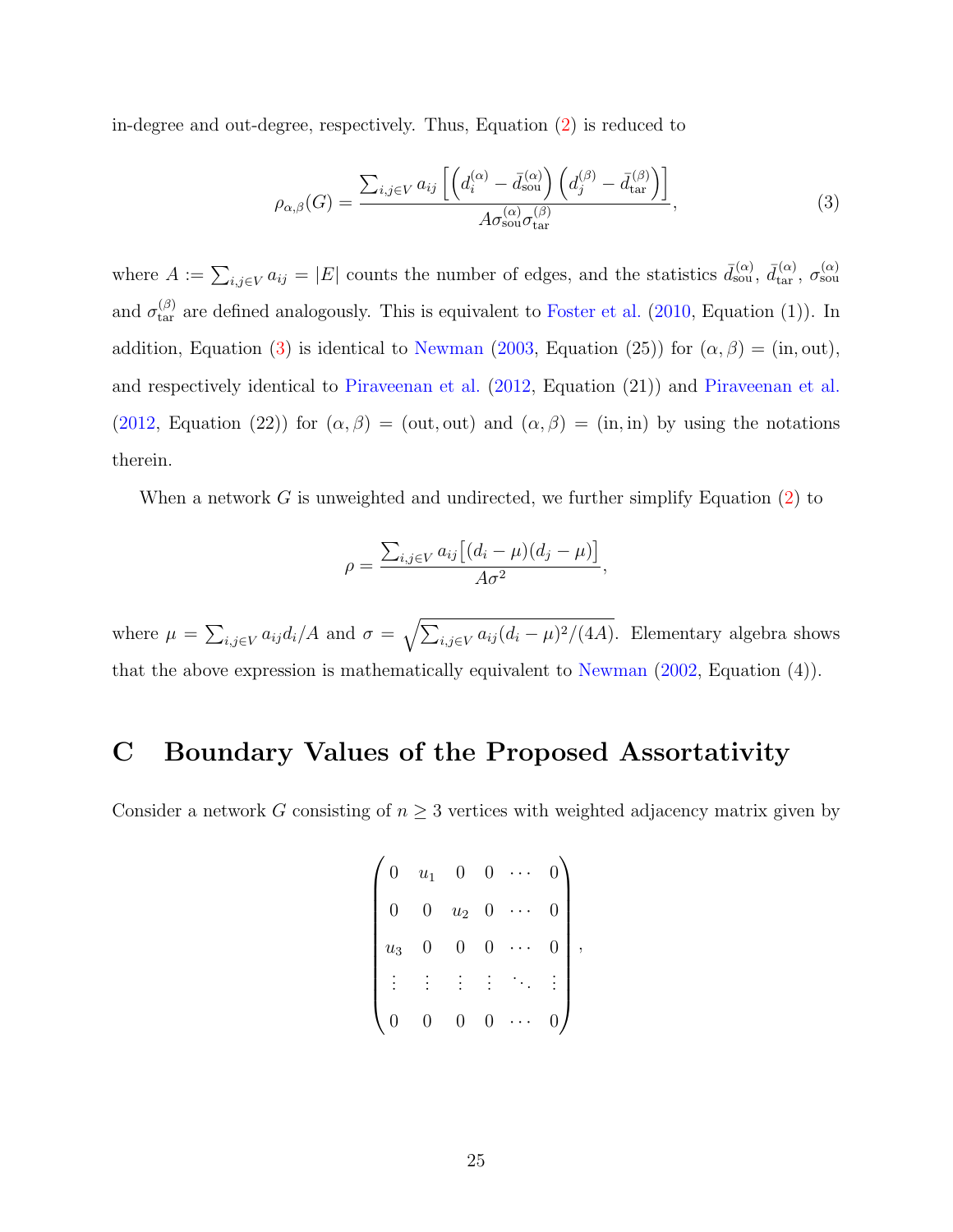for some  $u_1, u_2, u_3 > 0$ . Elementary algebra shows that  $\rho_{\text{in,out}}(G) = \rho_{\text{out,in}}(G) = 1$ , suggesting that high out-strength vertices are all connected with high in-strength ones.

Consider  $G^*$  structurally similar to  $G$  but with a different weighted adjacency matrix given by

| $\overline{0}$ | $u_1$ | $\boldsymbol{0}$   | $\overline{0}$ |   |  |
|----------------|-------|--------------------|----------------|---|--|
| $u_2$          |       | $\boldsymbol{u_3}$ | $\overline{0}$ | 0 |  |
| O              |       | 0                  | $\overline{0}$ |   |  |
|                |       |                    |                |   |  |
|                |       | O                  | 0              |   |  |

If  $u_1$  is significantly smaller than  $u_2$  and  $u_3$  (like  $u_1 = o(\min\{u_2, u_3\})$  or  $u_1 \to 0$ ), we have  $\rho_{\text{out,out}}(G^*) \to -1$ . For  $u_3 = 0$  and  $u_1 \neq u_2$ , we have  $\rho_{\text{out,out}}(G^*) = -1$ .

# <span id="page-27-0"></span>D Rewiring Algorithm

Given the vertex strength distribution, i.e.,  $p_k = \Pr(S = z_k)$ ,  $k = 1, ..., |\mathcal{S}|$ , for  $z_k \in \mathcal{S}$ , if, in addition, we assume that the probability of an edge being sampled is proportional to its weight, then the conditional probability of corresponding contribution added to the strength of the vertex at either end of that edge is given by  $q_k = z_k p_k / \sum_{z_h \in S} z_h p_h$ . The algorithm of [Newman](#page-22-2) [\(2003\)](#page-22-2) requires a transition matrix  $M := (m_{ij})$  of dimension  $(|S| \times |S|)$  such that all the row sums and column sums are equal to 0 with  $\sum_{z_j, z_k \in S} z_j z_k m_{jk} = 1$ . The functionality of M is to bridge  $q_k$  with a strength-based joint distribution for links. Specifically, let  $\ell_{jk}$ be the probability that a vertex with strength  $z_j$  and a vertex with strength  $z_k$  is connected. We have

<span id="page-27-1"></span>
$$
\ell_{jk} = q_j q_k + \xi \sigma_q^2 m_{jk},\tag{4}
$$

where  $\sigma_q^2$  is the empirical variance of distribution q. The collection of  $\ell_{jk}$  forms a strengthbased distribution of edge connection, so  $\ell_{jk}$  is required to fall in [0, 1] for all  $j, k \in V$ . Under the current setting, fundamental algebra can show that  $\sum_{jk} l_{jk} = 1$  for  $l_{jk}$  defined in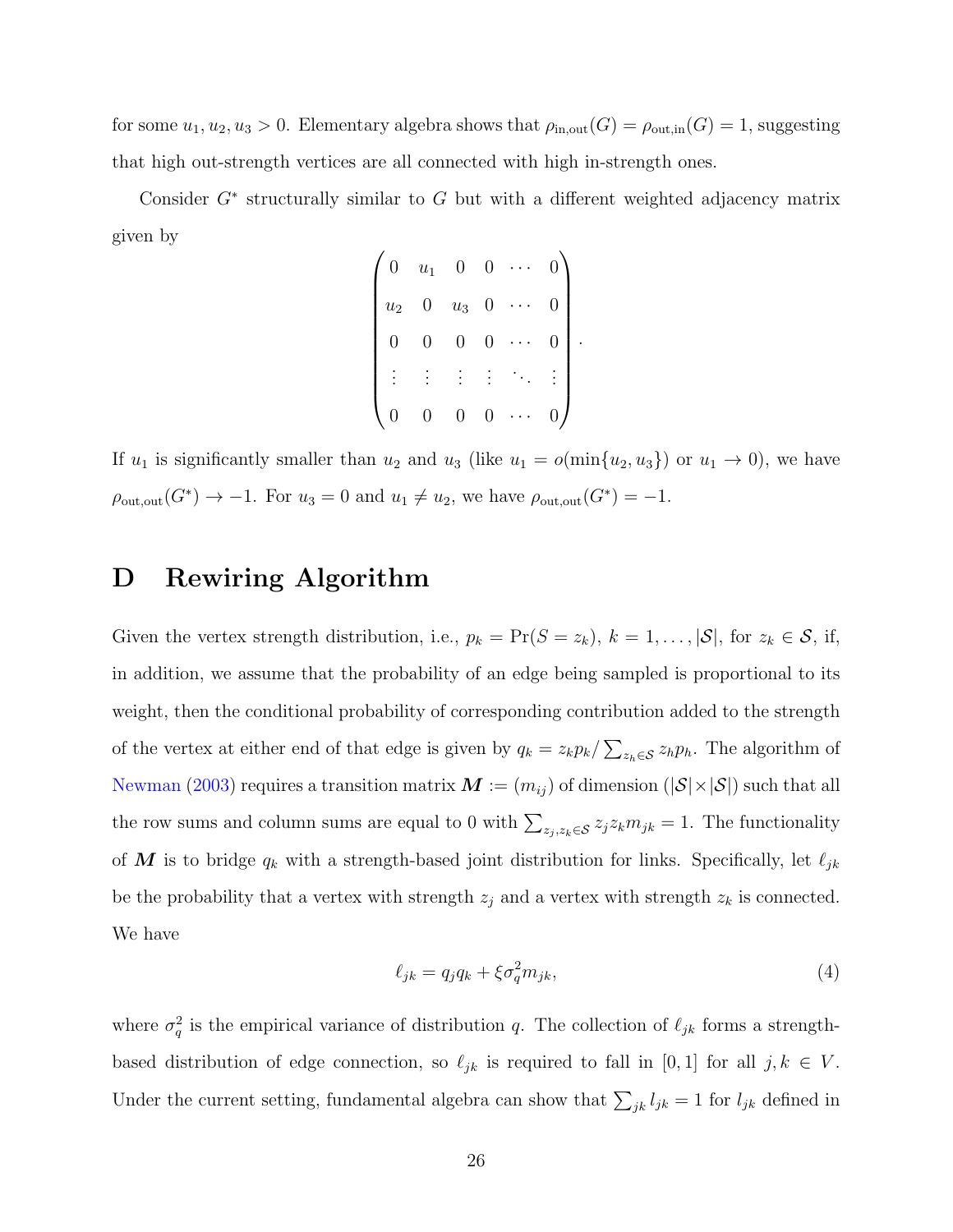Equation [\(4\)](#page-27-1).

Note that all the constraints for  $m_{jk}$ 's from  $\boldsymbol{M}$  are linear. Though there may be more than one qualified  $M$  in practice, we shall choose an "optimal"  $M$  according to some sort of criterion such as matrix norm. In what follows, the construction of  $\overline{M}$  has become a quadratic programming problem, which can be done through standard statistical programming software. Specifically, we used the quadprog package [\(Turlach et al.,](#page-23-7) [2019\)](#page-23-7) for R.

Now, we are ready to give the extended rewiring algorithm. The inputs for our algorithm are the pre-specified vertex strength distribution  $p_k$  and the true assortativity  $\xi$ .

- 1. Sample *n* strength values for the *n* vertices from the strength distribution  $p_k$ ,  $k =$  $1, \ldots, |\mathcal{S}|.$
- 2. Generate a random network on the n vertices as described above.
- 3. Randomly select a pair of edges respectively denoted by  $(v_a, v_b)$  and  $(v_c, v_d)$ , where  $v_a$ and  $v_b$ ,  $v_c$  and  $v_d$  are the vertices at the two ends of the selected edges. Correspondingly, let  $s_a$ ,  $s_b$ ,  $s_c$  and  $s_d$  be the strengths of those vertices. At each rewiring step, the probability that one unit weight is added to  $(v_a, v_c)$  and  $(v_b, v_d)$ , and simultaneously one unit weight is taken away from  $(v_a, v_b)$  and  $(v_c, v_d)$  is given by

$$
\begin{cases} \frac{\ell_{s_a s_c} \ell_{s_b s_d}}{\ell_{s_a s_b} \ell_{s_c s_d}}, & \text{if } \ell_{s_a s_c} \ell_{s_b s_d} < \ell_{s_a s_b} \ell_{s_c s_d};\\ 1, & \text{otherwise.} \end{cases}
$$

Note that, if  $(v_a, v_c)$  or  $(v_b, v_d)$  does not exist, and rewiring is executed, an edge (or two edges) is created; Similarly, if  $(v_a, v_b)$  or  $(v_c, v_d)$  is a unit-weight edge, and rewiring is executed, the edge (or both edges) is removed.

4. Repeat the rewiring procedure (in step 3) for a preset number of times, and return the resultant network. It is worth mentioning that the rewiring number needs to be sufficiently large in general, where the present study follows the guidance given